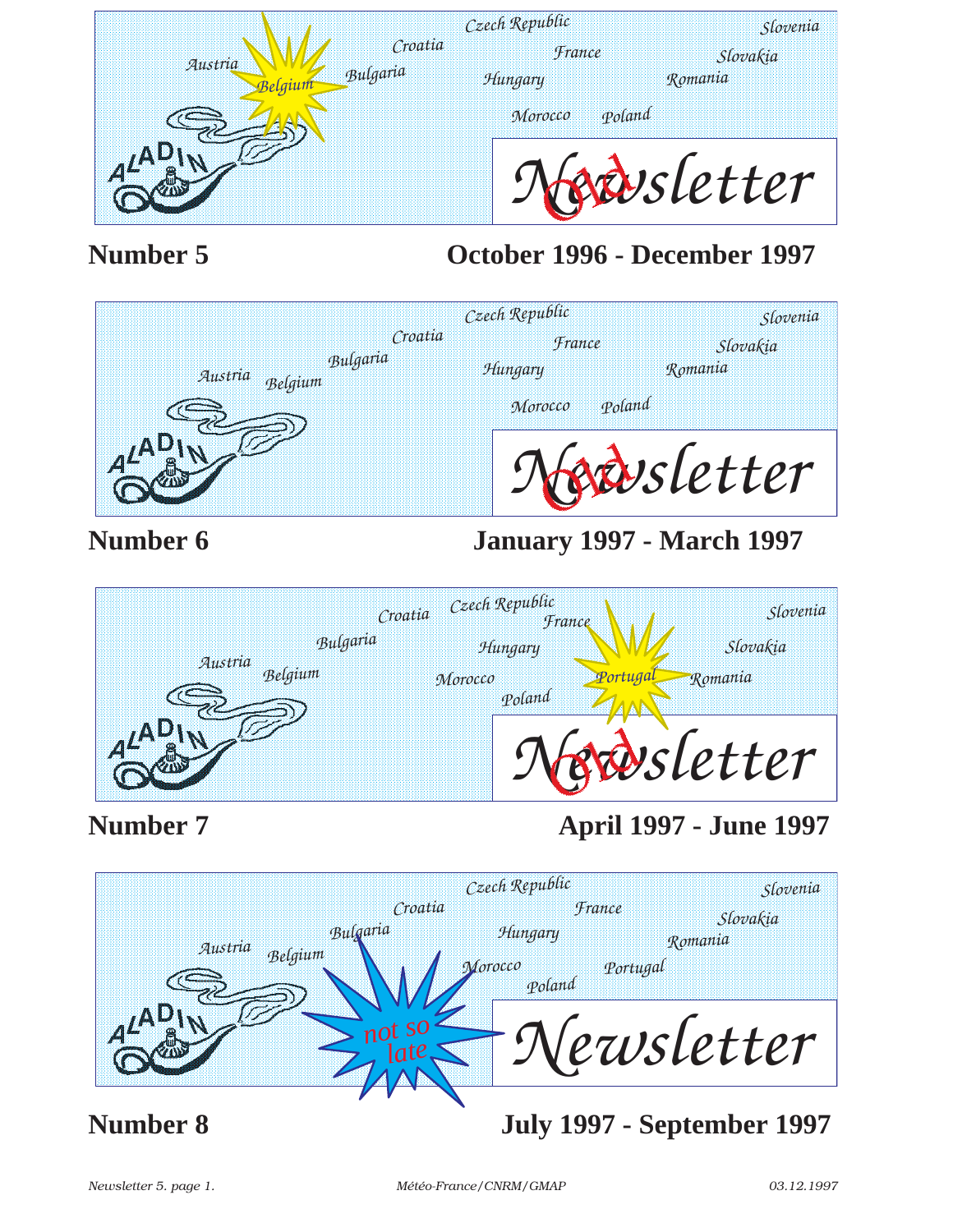*This Old-Old-Old-Newsletter presents you the principal events concerning ALADIN during the quarters of year mentioned above. The news about work or events outside Toulouse are related with informations that you sent (for disponibility constraints, the "deported" work deals with the previous quarters).* 

*So, reading this quadruple Old-Old-Old-Newsletter, you will know everything about ALADIN activities (more precisely everything I was told about) between October 1996 and September 1997 (except for the work realised outside Toulouse : between April 1996 and June 1997).*

*From now on, the Newsletters will recover a quartely rate. In order to transform this pious hope in reality, please do bring to my notice anything that you would like to be mentioned in the next Newsletter (number 9) before the 10st of January 1998.*

*Any contribution concerning annoucements, publications, news from the ALADIN versions on workstations or on big computers, verifications results, ... will be welcome. This deadline is particularly important for the report of the deported work each representative should sent every quarter. About this, please see the figure and its coments on page 19. Once receiving all information in time, I will have no longer any good reason to delay the publication of the Newsletter number 9 (planned for late January 1998).*

*If needed, please contact :* 

Patricia POTTIER CNRM/GMAP METEO-FRANCE 42, avenue Gustave Coriolis F-31057 TOULOUSE-CEDEX tél : (33) (0)5 61 07 84 74 ; fax: (33) (0)5 61 07 84 53 email : patricia.pottier@meteo.fr

*Many thanks for all of you who have sent me most of the informations reported here.*

#### **Main events**

These twelve months proved to be rich in several events : the 1st Assembly of Partners, two new members (Belgium and Portugal), many progress in the ALADIN workstation versions, new ALADIN on big computer, third ALADIN Workshop, the ALADIN training course, some thesis ended with succes, others going on and others beginning and, as usual, a huge work realized in our thirteen countries, .... Hopefully, I do not forget anything !

#### **The 1st Assembly of ALADIN Partners, Paris, November 25th, 1996 - The Memorandum of Understanding**

On the occasion of the first Assembly of Partners (Mondays 25th November 1996, Paris), the Memorandum of Understanding has been signed by eleven directors of National (Hydro)Meteorological Services (Austria, Belgium, Bulgaria, Croatia, Czech Republic, France, Hungary, Poland, Romania, Slovakia and Slovenia)). It fixes the frame of evolution of the ALADIN international cooperation. It first recalls the current principles guiding research, development and maintenance of ALADIN. Then, it intends to precise the conditions of use of the ALADIN software. Conditions of membership to the ALADIN Project are then defined.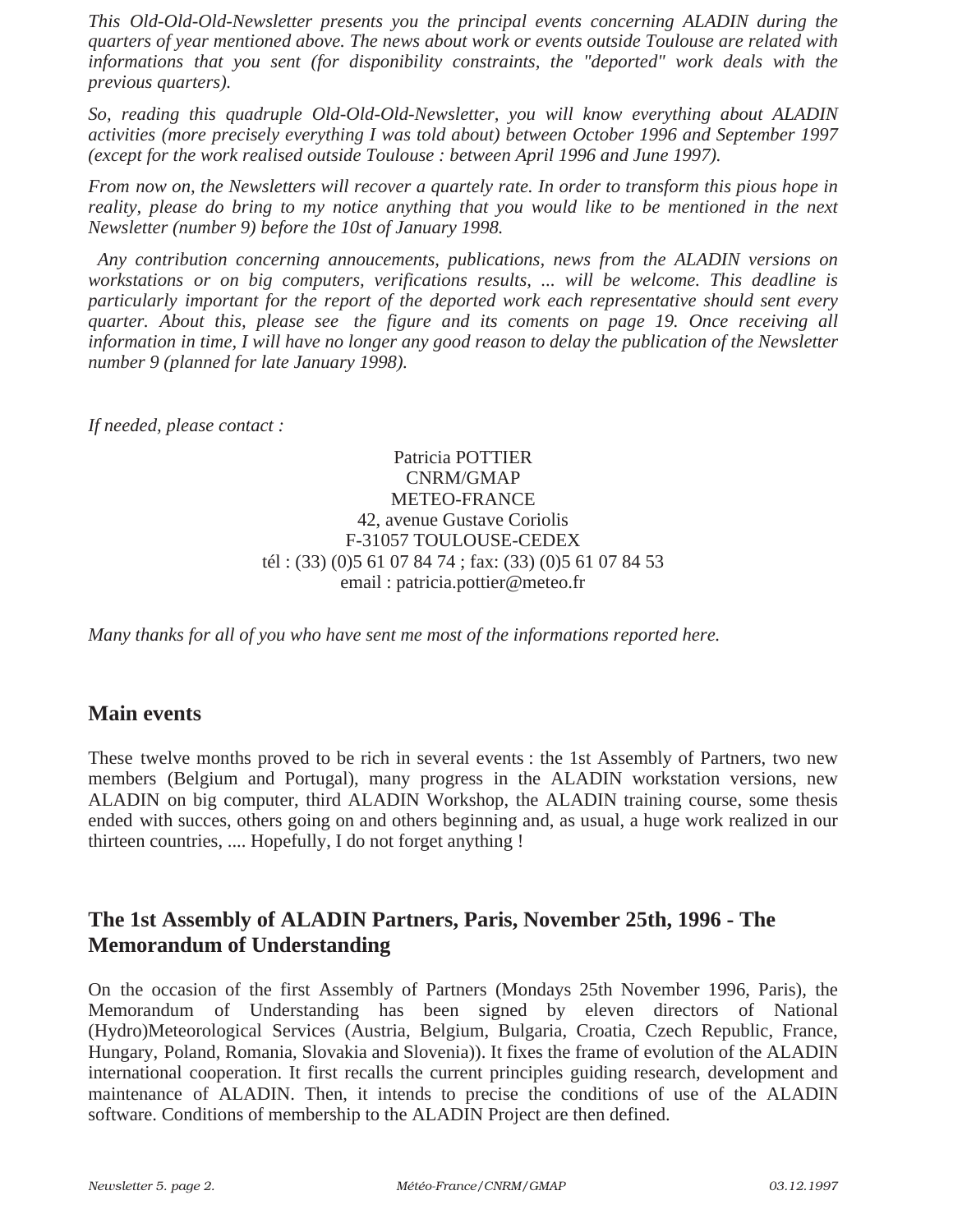On the occasion of this Assembly, a brochure was prepared by the ALADIN international team at that time in Toulouse : this document summarizes the progress report of the ALADIN project as presented at this Assembly.

#### **Welcome : Belgium et Portugal**



Two new partners joined the ALADIN project, respectively Belgium at the end of 1996 and Portugal in 1997. Thirteen countries !... I am not superstitious but don't you think it will bring us luck ?... In any case, welcome to our new colleagues. New lines have been added in the yet long story of the cooperation in the ALADIN project...



|            | Bulgaria<br>Bulgaria<br>Belgium<br>Austria | Czech Republic<br>France<br>Romania<br>Hungary<br>Poland Portugal<br>Morocco. | Slovenia<br>Slovakia |
|------------|--------------------------------------------|-------------------------------------------------------------------------------|----------------------|
| $q^{L}$ AD |                                            | ALADIN PARTNERS                                                               |                      |
|            | Starting dates of cooperation              |                                                                               |                      |
|            | in the ALADIN Project                      |                                                                               |                      |
|            | updated on dec 01, 1997                    |                                                                               |                      |
|            |                                            |                                                                               |                      |
|            |                                            |                                                                               |                      |
|            | <b>COUNTRY</b>                             | <b>STARTING DATE</b>                                                          |                      |
|            | <b>FRANCE</b>                              | <b>MARCH</b> , 1st 1991                                                       |                      |
|            | <b>CZECH REPUBLIC</b>                      | <b>MARCH, 1st 1991</b>                                                        |                      |
|            | <b>HUNGARY</b>                             | <b>MARCH, 1st 1991</b>                                                        |                      |
|            | ROMANIA                                    | <b>MARCH.</b> 1st 1991                                                        |                      |
|            | AUSTRIA                                    | OCTOBER, 16th 1991                                                            |                      |
|            | POLAND                                     | OCTOBER, 16th 1991                                                            |                      |
|            | BULGARIA                                   | <b>MARCH.</b> 1st 1992                                                        |                      |
|            | SLOVAKIA                                   | NOVEMBER, 1st 1993                                                            |                      |
|            | <b>SLOVENIA</b>                            | NOVEMBER, 16th 1993                                                           |                      |
|            | MOROCCO                                    | NOVEMBER, 16th 1993                                                           |                      |
|            | <b>CROATIA</b>                             | <b>APRIL, 1st 1995</b>                                                        |                      |
|            | BEL GIUM                                   | OCTOBER, 15th 1996                                                            |                      |
|            | PORTUGAL                                   | APRIL 1st 1997                                                                |                      |
|            |                                            |                                                                               |                      |

#### **Mouvements in ALADIN Toulouse team**

During the second half of 1997, several important changes occured in the Meteo-France ALADIN team. Most of you know already that Claude Fischer has joined our team last August. He will be mainly in charge of the follow-on of our PhD students and some code related tasks like the usual so-called phasings. He is far from being a beginner in NWP and will be an important partner in all future scientific ALADIN activities. A few weeks before the arrival of Claude in GMAP, it was known that Joel Hoffman would leave CNRM/GMAP after almost four years of service mainly dedicated to ALADIN. After an intermediate period of four months, he will join school as the person in charge of initial training. Due to the next departure of Joel, the post of head of CNRM/GMAP/EXT was free. Since the 24th of November, we know who will take this responsibility from now onwards : Dominique Giard. She has been working in GMAP now for several years in the AAD (Analyse et Assimilation de Données) and MOD (Modélisation) teams. All those who had to work either on the DFI or on the 923 configuration or on ISBA know very well this very competent colleague who manages to be at the same time bubbling and discreete !

Life continues and there is no doubt that the ALADIN activities in Toulouse will be conducted in satisfactory way. Good luck to our tree colleagues in their new responsibilities.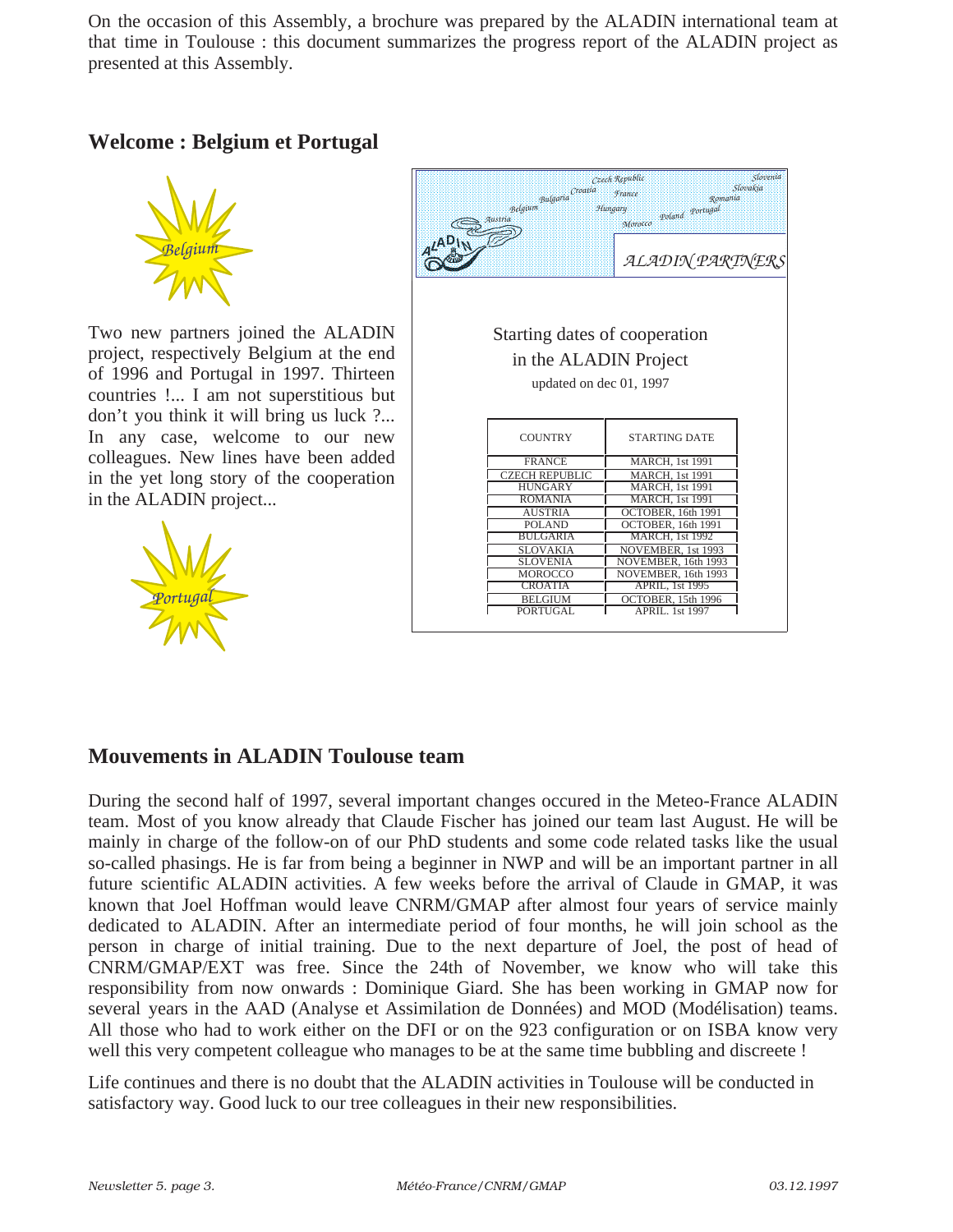#### **Annoucements**

#### *1. 2nd Assembly of ALADIN Partners to be held in Bruxelles on December 5th, 1997*

As decided during the 1st Assembly of Partners, a 2nd Assembly will be held very soon in Bruxelles with the purpose of reviewing the actions of the past year and discussing the objectives of the project and the future actions, ... and many others things you will be told about in the next Newsletter.

#### *2. ALADIN Workshop to be held in Toulouse on February 18-20th, 1998*



Due to the increasing number of implementations of ALADIN in our community, it has been decided to organize a workshop in Toulouse in February 1998 on the external use of ALADIN and workstation versions. There are different types of implementations : those on workstations which need a suitable

coupling model and those on bigger computers which can be coupled only with ARPEGE. All these implementations create a new necessity : an increased communication at the technical level between us and a well established coordination for all future evolutions of the code.

The proposed workshop will help us to well identify the way how we should work together from now onwards, on the technical point of view (code management, machine dependance, ...).

Please contact Joel.Hoffman@meteo.fr for any comments on this project.

#### *3. Major change in the ALADIN code*



calendar.

In October 1997, Jean-François GELEYN sent a letter to all ALADIN-Members NMSs' Directors and all ALADIN contact points for operational or pre-operational applications in order to clarify the situation about the potential replacement of the current surface parametrisation of ALADIN by the so-called "ISBA" more realistic and advanced scheme. The importance of the switch to ISBA, the constraints dur to the nature of this change and its interference with the porting of ARPEGE from C98 to VPP700 in Toulouse transform this replacement in a real challenge : all ALADIN operational and pre-operational applications will have to be moved to ISBA on the same day and the same nertwork as in ARPEGE ... with a very tense

#### **An international recognition : ALADIN in the WMO Bulletin**



A complete presentation of the ALADIN project can be found in the last WMO Bulletin (Vol. 46, n°4, pp 317-324, October 1997). The Bulletin introduced this article like this : "... a detailled description of the ALADIN project for mesoscale modelling for weather forecasting and atmospheric research, written by some of the 110 members of the

international scientific team. ALADIN has its roots in the firm belief that international cooperation between NMSs, whatever their technological capacities, is both essential and mutually beneficial".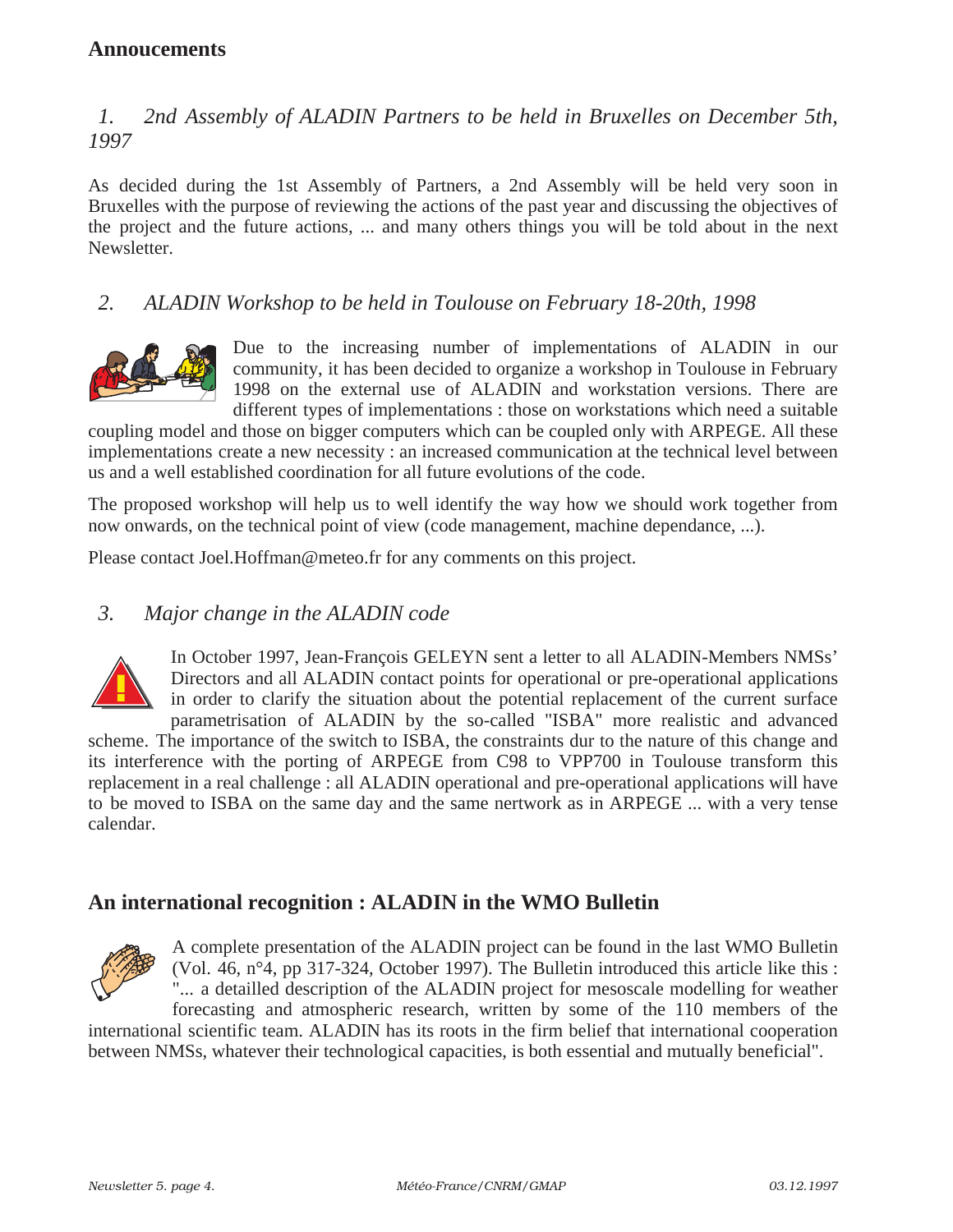#### **Contacts & Informations**

These informations (and others) are available on a public ftp : cnrm-ftp.meteo.fr, under the directory /pub-aladin. Please connect on user anonymous and use you e-mail address as your password.

Some mailing lists exist to make our correspondance smoother :

- a general list has been recently updated : **aladin@meteo.fr** It can be used for exchange of general interest about ALADIN project. It contains address of ALADINers at home.
- the **stagmap@meteo.fr** list contains the list of the ALADIN international Toulouse team : this very variable list (updated at the arrival or the departure of every visitors) permits to contact all visitors in GMAP.
- a more specialised list was created for exchange of information within people working on 3DVar : **3dvar-aladin@meteo.fr**.

For subscribing to the above mentioned lists, please send an e-mail to majordomo@meteo.fr with the following text in the body of the e-mail :

subscrive name-of-list address-email.

You can also check in what lists you have already subscribed (or you have already been subscribed) with the command "which" in the body of the e-mail. For exemple :

once sending this e-mail to majordomo@meteo.fr (the subject of the message does not matter) :

which patricia.pottier@meteo.fr

subscribe 3dvar-aladin@meteo.fr patricia.pottier@meteo.fr

I will know the lists I have previously subscribed and I will ask to be part of the 3dvar-aladin list.

If you ever want to remove yourself from one of the mailing lists, you can send mail to "majordomo@meteo.fr with the following command in the body of your email message:

unsubscribe name-of-list address-email.

The LACE team has also created lists that are more dedicated to the exchange of information inside RC-LACE :

- **lace talk** : RC LACE broad range discussions (this list is reserved only for RC LACE members)
- **aladin talk** : ALADIN related discussions
- **extreme\_weather** : Extreme weather events announcements and discussions.

These lists are directed by majordomo utility (but in CHMI instead of Météo-France) and can be used in a similar way than the one explained above. For subscribing to one of them one has to send an e-mail to majordomo@chmi.cz (more details : janousek@chmi.cz).

A preliminary version of RC LACE homepage has been prepared by Martin Janousek : itt is situated at the http:**//www.chmi.cz/meteo/ov/lace** address.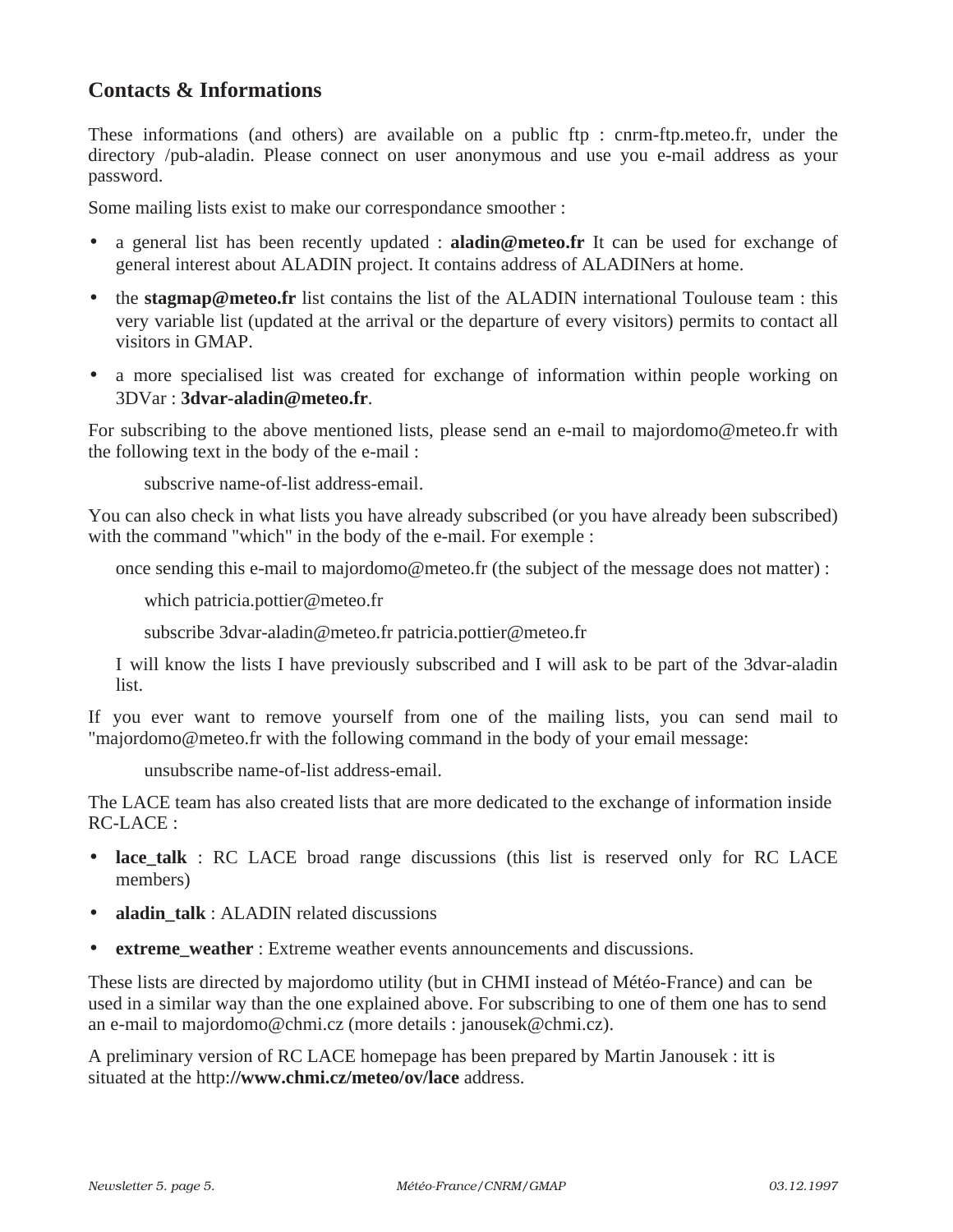#### **Money Funding asked for some cooperations based on the ALADIN project**

#### *1. INCO-COPERNICUS keep-in-touch, so-called ''ALADIN-KIT''*

The ALADIN-KIT proposal submitted to the European Communities and accepted allows us to cover mission expenses for some meteorologists from the National Meteorological Services involved in the previous PECO funding (i.e. Bulgaria, Czech Republic, Denmark, France, Hungary, Poland, Romania and Slovakia). It will cover expenses for one person per country and for four meetings in 1997 and 1998. The funding will be (or has been already) used for financing participations to the following meetings : - EWGLAM/SRNWP in Budapest (October 1997), - Worshop in Toulouse (February 1998) - Workshop in Prague (June 1998), - EWGLAM/SRNWP in Copenhagen (October 1998).

#### *2. Embassies support*

For 1996, fundings from the Ministery of Foreign Affairs have been made available late in 1996. This is the reason why a large number of visitors came in Toulouse during the last four months of 1996 and the first quarter of 1997.

For 1997 fundings, the same delay was foreseeable so visits supported by the Ministery of Foreign Affairs have been planned from July 1997 to June 1998.

The request for 1998 fundings have been sent to the Ministery for most of the countries. More details can be asked to Météo-France/DGS/IE/Arlette Rigaud (arlette.rigaud@meteo.fr ).

#### **The (pre-) operational ALADIN models on big computers**

#### *1. Operational ALADIN-MAROC in Maroc-Météo*

#### *(more details mehdi.elabed@meteo.ma)*

The Aladin model is running in Morroco operationally since March 1996. At the begining the resolution of the model was about 31 km (due to data transfer limitation) and since July 1996 it became about 16 km ( thanks to full pos: 31 km coupling files are still transfered via the data link and after they are transformed into 16 km resolution files with the ee927).

The operationnal suite is run twice a day in parallel with the operationnal suite of ARPEGE at Meteo-France (from 00 and 12 UTC). The ALADIN-MAROC is using a two time level semi lagrangien scheme with a time step value equal to 675 s and an horizontal resolution about 16 km. The integration of ALADIN-MAROC uses the same physics than the ARPEGE model and it is done over the domain centered on Morocco : 18.4 N to 43 N in latitude, 19.8 W to 9.8 E in longitude.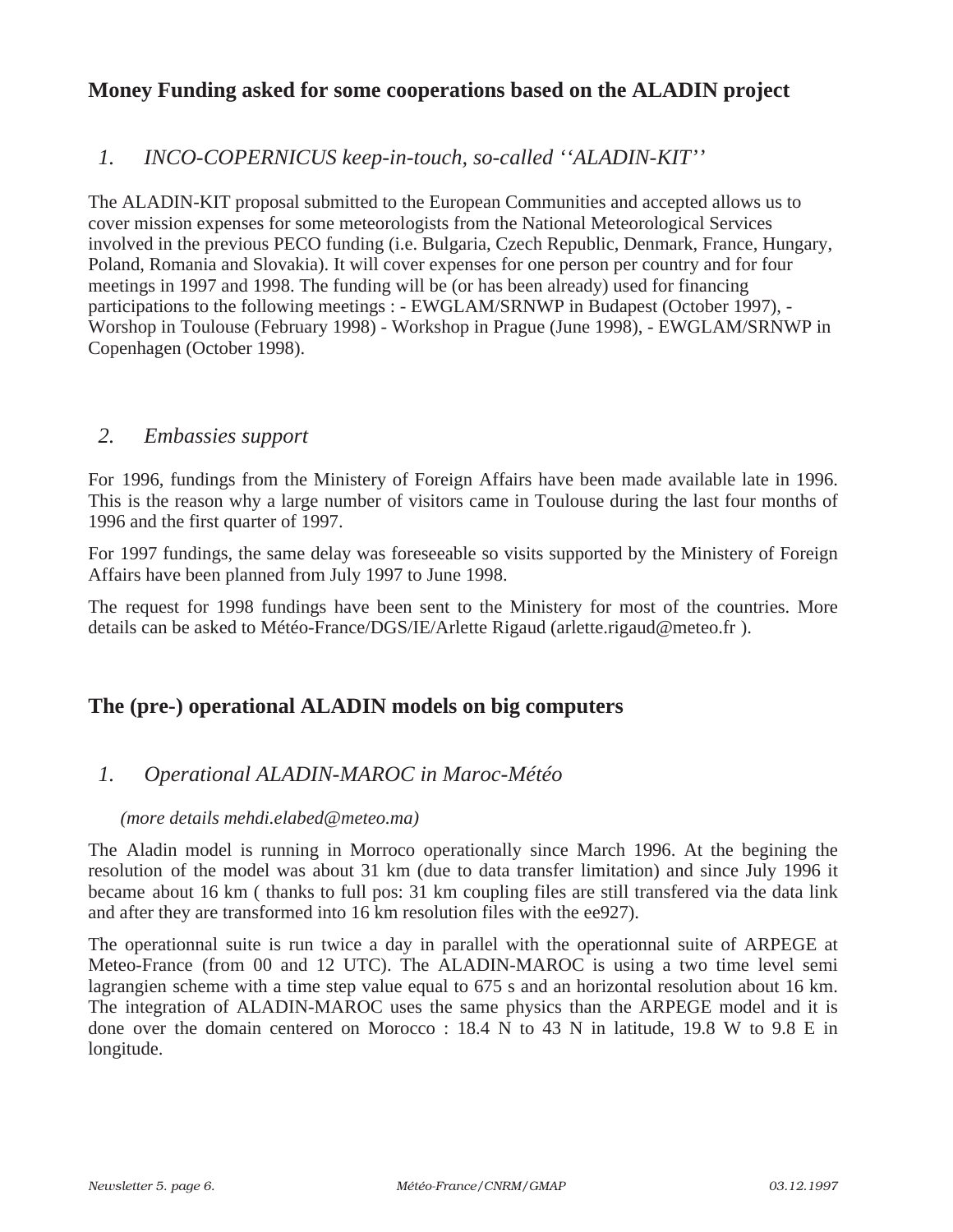The post-processing is performed every three hours and graphical charts are produced with NCAR graphical software via CHAGAL and sent to forecast center in Casablanca. The GRIBs files are produced and sent to the forecaster work station SYNERGIE.



The computation resources used in Casablanca are based essentially on the:

- J916 CRAY vectorial computing system with 6 processors and 2 Gigabytes central memory;
- CRAY Superserver 6400 with 7 SPARC processors and 1 Gigabytes central memory;
- An archiving system which is a robot with 2.64 Terabytes storage capacity.

For getting coupling files from Toulouse a 64 kilobytes/s data link is used to link Casablanca to Toulouse.

The ALADIN-MAROC is running operationally with data assimilation cycle and CANARI analysis. Until now the observations files are still received from Toulouse (like the coupling files) but a project of installing a meteorological Data Base (BDM) is nearly finished and will be soon operational. Then the observation files will be prepared in Casablanca (via message switching system TRANSMET). The same project will deal also with the installation of the BDAP.

Other projects are being held like the installation of a control and monitoring suite, and also a statistical adaptation forecasting of the ALADIN forecasted field.

For the model development, efforts are focused on the amelioration of the forecasting of precipitation. Thus studies are being held in order to get more information about the precipitation forecasting in Morocco and in order to improve the forecasting of this field.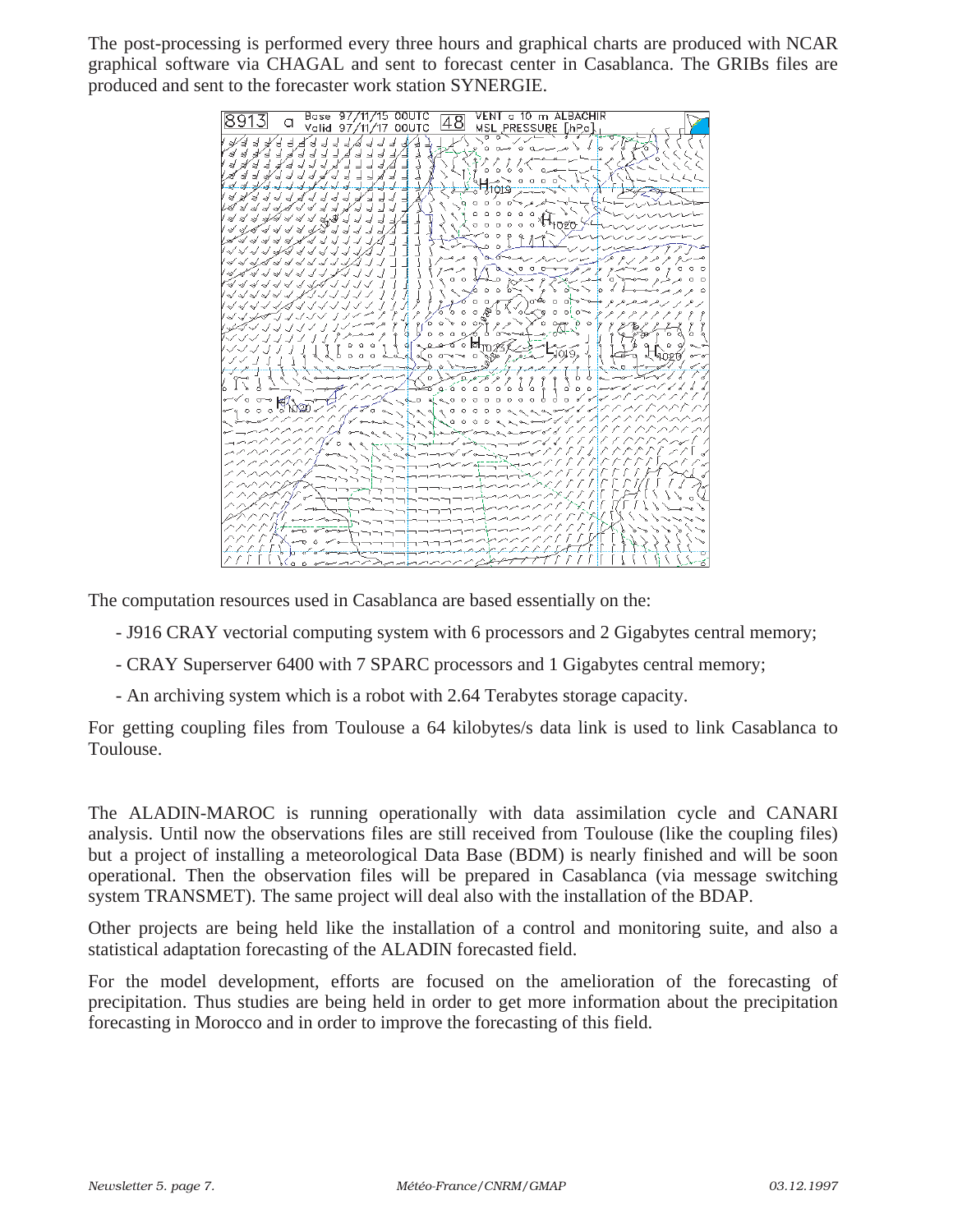#### *2. Pre-Operational test on ALADIN-FRANCE in Météo-France*

ALADIN-FRANCE is in pre-operational test since March 1996 on the CRAY C98. Its domain is centered at the pole of dilatation of ARPEGE with a 12.71 km resolution and covers an area of about 2500x2500 km2 in 189x189 points. The vertical resolution is given by 27 layers. It is integrated twice a day and the forecasting range is 36 hours. The time-step is 491s and the numerical schema uses a semi-Lagrangian two-time level scheme. The Digital Filter Technique is used for the initialization of the model. There is no data assimilation. The post-treatment is FULL-POS and after the forecast, the BDAP (analysed and forecast data bank) is filled with ALADIN data on a LATxLON grid. These products are accessible via SYNERGIE software. The French forecasters are evaluating the forecasts since July 1996.

Both objective (numerical scores) and subjective evaluations (by the forecasters) have been realized and their results induced Météo-France's Director to decide that ALADIN-FRANCE will be fully operational at the turn of the year. More details next quarter.

#### *3. Pre-Operational ALADIN-LACE in Météo-France*

#### *(more details bubnova@chmi.cz)*

ALADIN has been exploited operationally for six Central European countries (Austria, Croatia, Czech Republic, Hungary, Slovakia, Slovenia: RC LACE group) since 1st July 1996.

The application runs twice a day up to 48h range on CRAY J916/12 machine of Meteo-France (contracted CPU). The products are sent to the Telecommunication and Archiving Centre (TelArc) in Vienna via Toulouse- Reading-Vienna line. Some products are distributed via satellite RETIM system and a small subgroup of the products is available to SELAM group (Romania, Bulgaria) and to Poland.

Short description of the current configuration.

transform grid: 216 x 192 with C+I area: 205 x 181

truncation: elliptical 71/63

number of levels: 27

map projection: Lambert

grid resolution at the reference point: 14.73 km

advection scheme: semi-Lagrangian

time-stepping scheme: two-time-level semi-implicit

initialization: double-pass Dolph-Tchebychev DFI

physics: the same like ARPEGE operational

mode: dynamical adaptation

library used for the application: AL07/CY16T1

The application is maintained by a small RC LACE team situated in Toulouse. The team does also a basic verification of model results based on classical types of scores and it has at disposal the parallel suite environment for testing new modifications and as well as new libraries.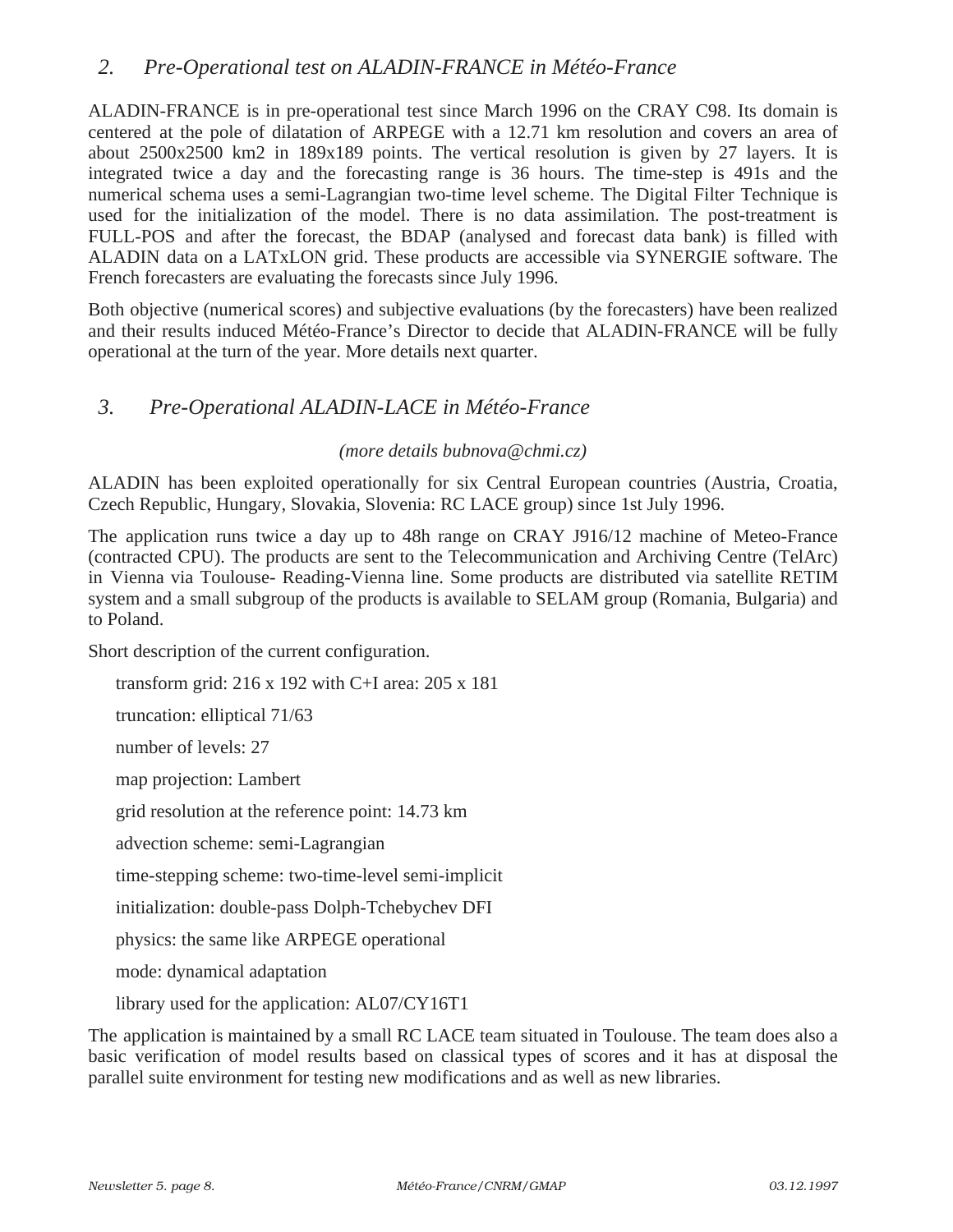#### *4. The operational implementation of ALADIN-BELGIUM*

#### *(more details Luc.Gerard@oma.be)*

After nearly one man-year work, ALADIN-BELGIUM is expected to go fully operational very soon.

The computer is a CRAY J916 with 12 processors. A disk of 6.5 GB has been reserved for the model. The operational forecast is given a specific queue with higher priority.

The domain  $(C+I+E)$  is a square 108x108,  $(C+I)$  is 97 x 97 points of 7km, in a Lambert tangent projection. We use the same 27 levels as ALADIN-FRANCE, the time scheme is two-time level semi-Lagrangian, with a time step of 270 seconds. The coupling is obtained every 3 hours from the output of ALADIN-FRANCE, and we execute runs at 36 hours ranges two times a day.

Data sent from Toulouse in the initial resolution of ALADIN-FRANCE (12 Km), are preprocessed as soon as they arrive to produce the 7 km-resolution coupling files. The forecast job is launched in ''blocking'' mode (asking and waiting the coupling files as they are needed). The full operational chain can be completed in 1/2 hour real time.

The post-processing includes the production of files in the original model Lambert geometry (on model levels), and files in longitude-latitude, with half and quarter resolution (for the precipitations



fields) on standard pressure levels.

*The longitude-latitude files* are converted in GRIB, after scaling, offset, advection or a few other possibilities (we developed a specific program to do all this), and then transferred to an HP 9000-800 workstation to produce graphics.

*The Lambert files* are used by specific programs to perform:

- pseudo-soundings and listing extraction (home-developed program)
- extraction of vertical cross sections (4 standard cross) sections are produced every 6 hours for 7 parameters): for this we had to adapt, customize and optimize the program *ascs* to our specific needs.

Substantial work had to be done on our operational graphic workstation programs (based on a locally enhanced version of Magics), to provide a satisfying flexibility, allowing interactive choices, drawing of vertical crosssections, superimposition of model and observation data, and superposition of ALADIN data to satellite and radar pictures.

The full implementation of the operational chain (doubled by an experimental chain) implied the organization of the file systems, the development of effective scripts (we are short of operational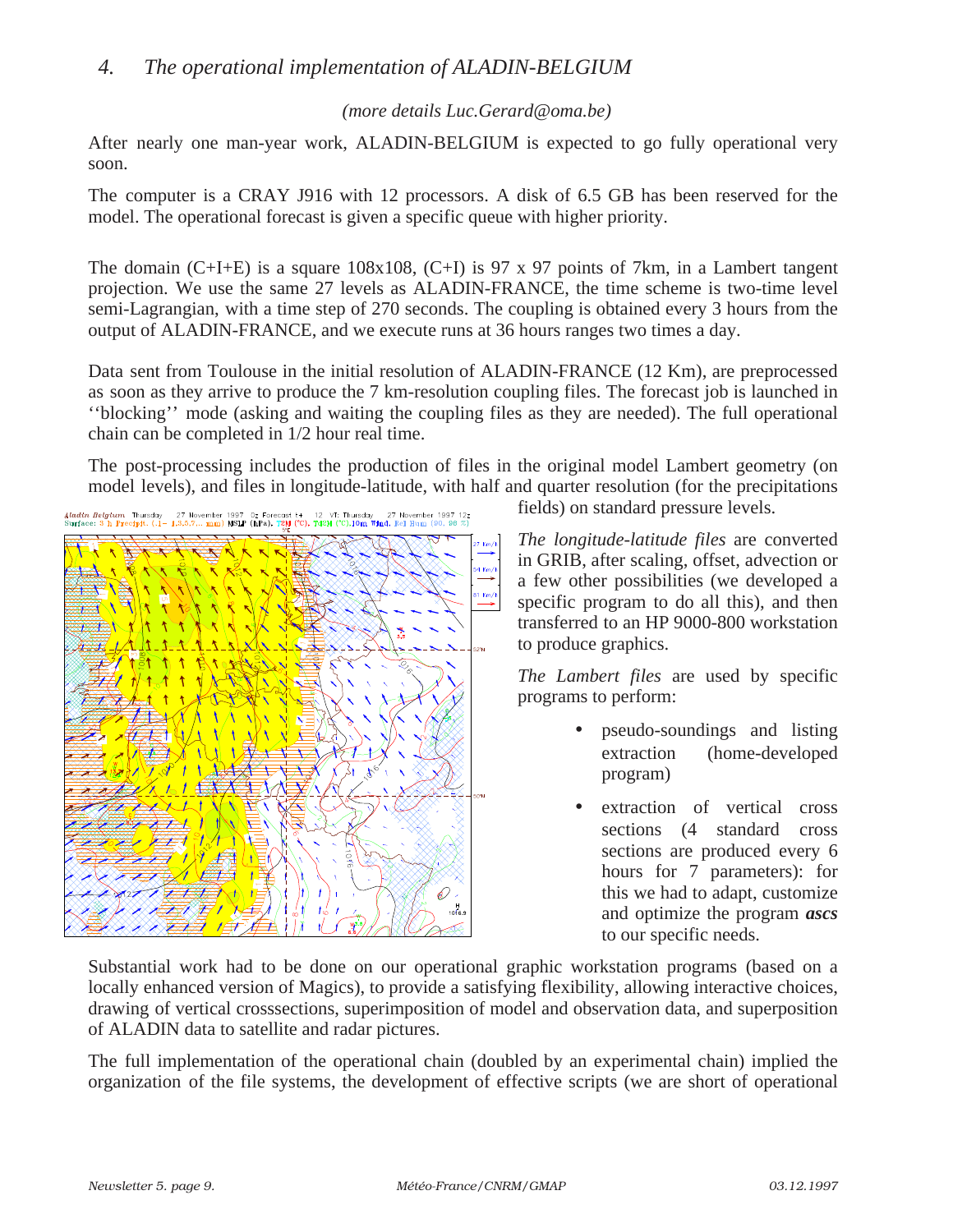staff) and of several tools (to visualize, convert, extract information from FA files), as well as efforts of documentation.

The forecaster has also access to the ALADIN France forecasts via the RETIM-4 system.

The formation of the forecasters to the exploitation of ALADIN is on way, and some staff reinforcements will be necessary.

#### *5. Future ALADIN-LACE in CHMI*

#### *(more details : janousek@chmi.cz)*

In order to provide a computing solution for the ALADIN operations in Central Europe beyond June 1998, the Czech Hydrometeorological Institute took the initiative to acquire a relevant supercomputer facility and to set up necessary environment for the R&D and the operations.

In April 1997, the Invitation to Tenders was issued by CHMI in order to get an appropriate supercomputer solution in a competitive environment. The computer vendors were asked to propose such a system which would be able to run ALADIN benchmark version (which had been developed by R. Bubnova on the cycle preAL06/CY15T4) in the configuration relevant to envisaged model configuration of ALADIN/LACE in late 1998. Further, a number of other technical and managemental constraints on the future computer system was submitted in order to receive a seamless and comfortable solution for the team of scientists and software analysts in Prague.

On 15 June, three bids were obtained from vendors. After in-depth evaluation of the tenders and additional negotiations with vendors the Director of CHMI decided on 28 July that the most favorable solution was offered by NEC Corporation.

The selected supercomputer system is based on the model NEC SX4C/3A equipped by 3 processors (with 2 GFlops/s peak performance, vector architecture), 4 GBytes of central memory (shared memory architecture, like CRAY C90, T90 or J90 series), 67 GBytes of disk space (HiPPI and SCSI RAID disks with redundancy). This UNIX-based system will be fully configured to run in similar way as LACE experts are used to in Météo-France. The necessary compilers (FORTRAN 77, FORTRAN 90, C and  $C_{++}$ ) as well as the debugging and optimizing tools will be available on the system. SX4 is a shared-memory system which provides the comfort of simpler programming paradigm for globally-addressable memory however which has proven to run effectively distributed-memory version of ALADIN via the MPI library calls.

The system's installation in CHMI is scheduled to December 1997. The acceptance tests are planned to be completed within January. This provides the opportunity to start the model porting and the operational suite development in February 1998. The final ambitious target is to set up the operational suite till May 1998 in order to be able to start the full operational run in June 1998.

#### **The ALADIN models on workstations : activities since September 1996**

#### *1. Austria*

ZAMG started the investigation of the possibility of using FULL-POS at the archiving centre of RC LACE and potentially later for integration purposes.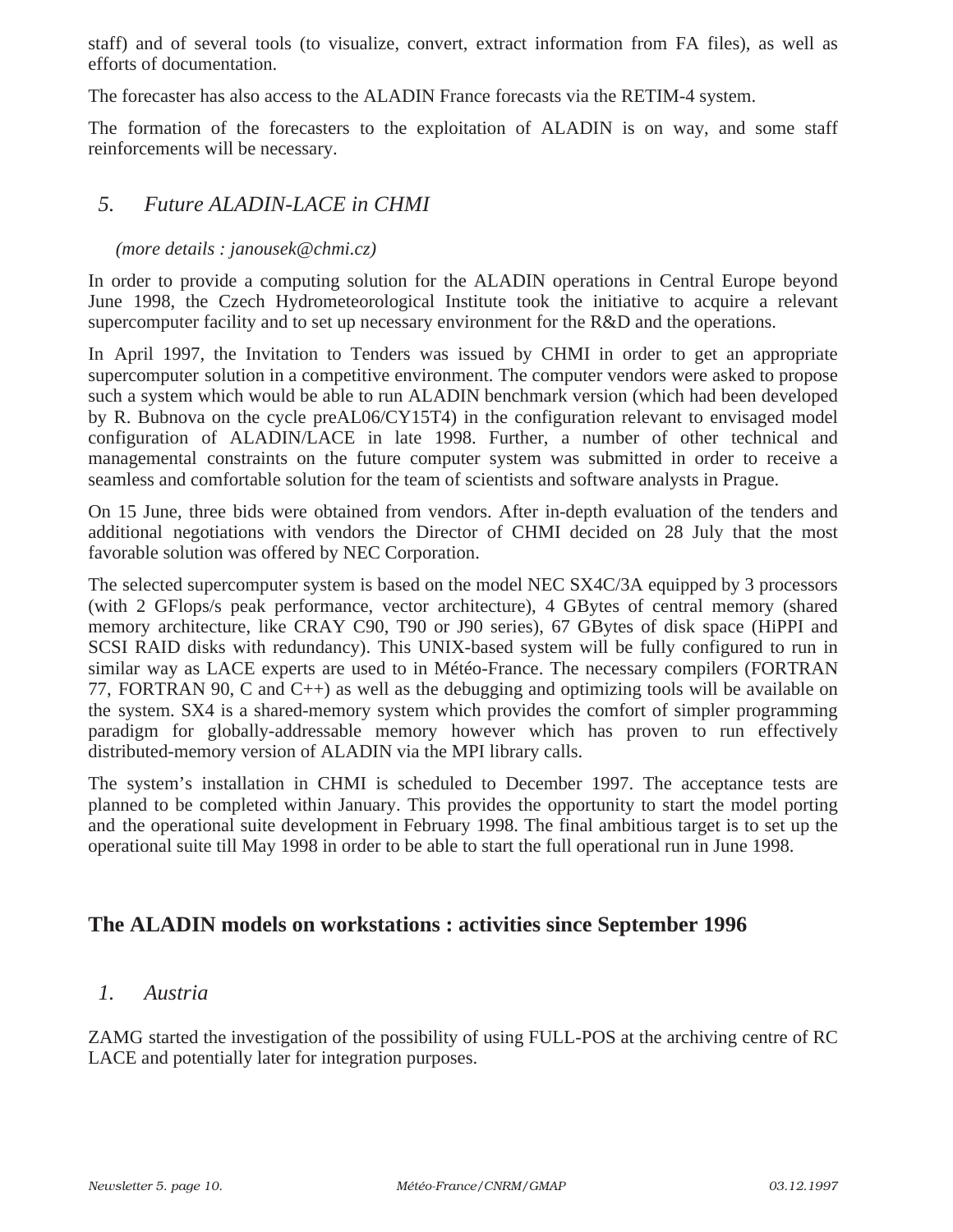During the third quarter, the system is intended to be pre-operational (daily run) and it should become fully operational during the last quarter of 1997.

#### *2. Bulgaria*

Several successful runs of ALADIN were performed with AL05 and the new auxilary library XRD04 on SELAM domain. There were experimental runs with T2 semi-Lagrangian, T3 semi-Lagrangian and eulerian. The 24 hour forecast of 3T semi-Lagrangian takes 3 hours 40 minutes user time. The EE927 run cound not be performed because in the local version of code, the SELAM domain is not supported.

The machine is a IBM R/6000 platform, with AIX 4 operating system, with XLF FORTRAN (full standard FORTRAN 90 with some extensions to FORTRAN 95 and C++ compilers version 4.1 for AIX). The hardware configuration looks like follows: 144 MB RAM, 5G disk storage.

Now, developments are made to adapt the GRADS system for visualization of ALADIN's results instead NCAR graphics system that is too expensive.

#### *3. Croatia*

Negotiations with the University of Zagreb in order to start some collaboration on the workstation version of ALADIN.

#### *4. Czech Republic*

CHMI concentrate their efforts on building the supercomputer centre in Prague, therefore they had no activities on that project.

#### *5. Hungary*

At HMS the first steps were done for the definition of the exact requirement for the workstation where the workstation version of ALADIN can be used. For the spring 1997 an HP workstation was upgraded to fulfil the above mentioned requirements. The adaptation work on HP had been started and finished rather quickly with making the workstation version of ALADIN working on HP platform. However probably due to the non-efficient Fortran 90 compiler and the operation system the execution of the model was extremely slow, which would make the operational use impossible. Due to the importance of applying the workstation version of ALADIN in Hungary during September 1997 some further negotiations took place for buying a workstation appropriate for operational usage. After contacting several companies the DEC company was chosen and a DEC Personal Workstation 600. A machine is already ordered and has to be installed until the end of 1997. For the future the main goal is to put the workstation version of ALADIN into operations for the beginning of 1998 using initial and lateral boundary conditions provided by ALADIN/LACE.

#### *6. Portugal*

At IM (Instituto de Meteorologia), with support of Romania, the installation of both AL05 and AL07 Workstation versions of ALADIN on alpha station 500 (512 MB) was realized using the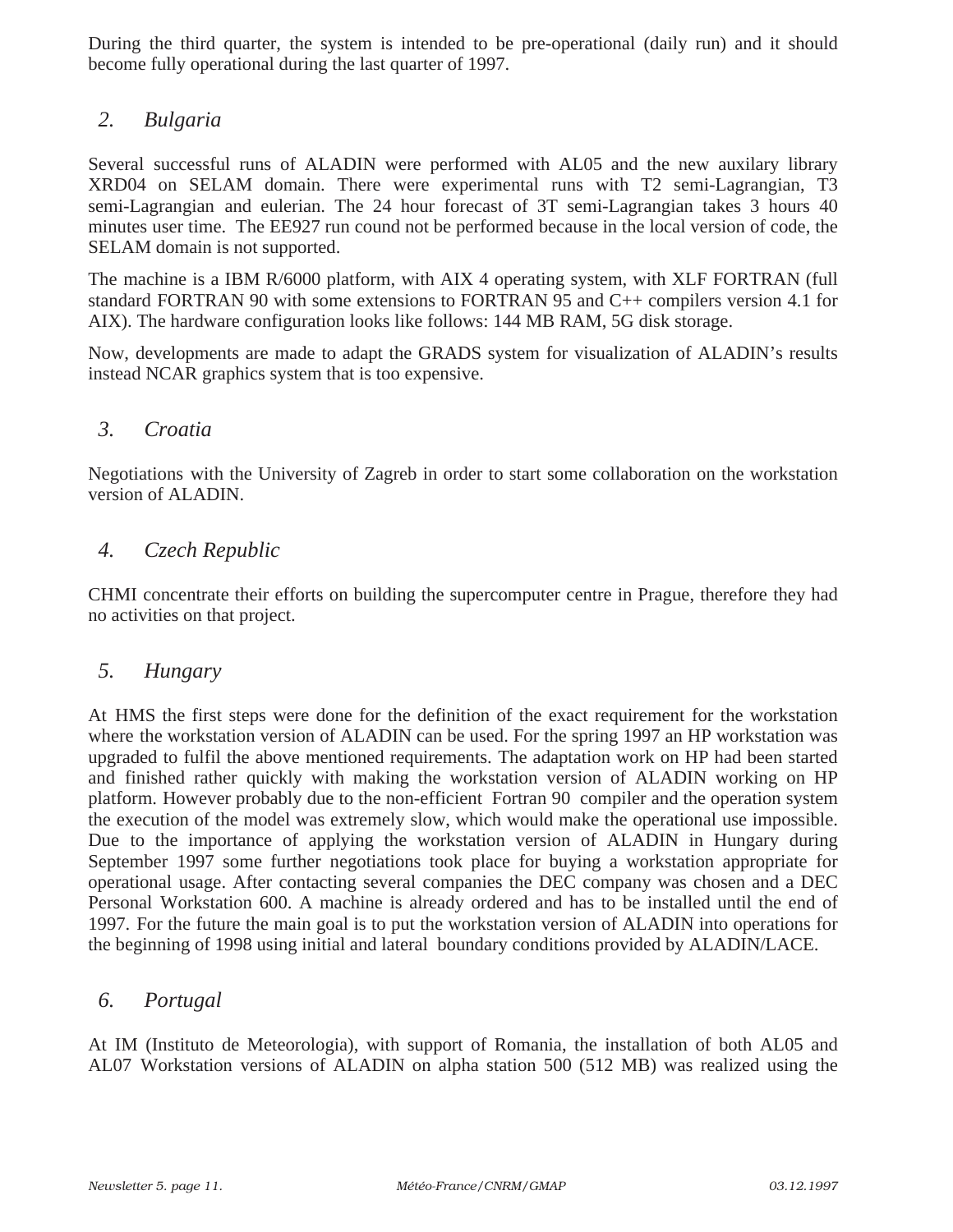operating system Dec Unix v3.2. However there are still some problems with version 4.0 of Dec UNIX.

#### *7. Romania*

In Bucarest ALADIN is full operational since August 1st, 1997. It is run once a day starting from ARPEGE boundary condition. The operational package contains the model cycle05, a verification software VERAL (against SYNOP and TEMP data), graphical software ImageMagick, NCAR and VIS5D for visualitation, HRID package. Since November 1st, the model was coupled with a wave model for Black sea which provide information on height and direction of waves and swell. In parallel the cycles 6 and 7 were implemented, the first one in all configurations (1, ee927, FULL-POS, 701-CANARI analysis) but was just an intermediate cycle and will never be used. For cycle 7 all configurations are working well except 701 which is in progress. In the near future an air pollutant transport and diffusion model will be coupled with ALADIN, and we are working on the coupling with a hydrological model.

#### *8. Slovakia*

SHMI is working on SUN platform - SUN HS21 HyperSPARC machine with compiler Fujitsu Fortran 90.

The first successful tests were already performed during 1996. A small delay in the schedule was caused by upgrading the auxiliary libraries. The first preoperational execution of CY14T3/AL05 was done in August 1997. New version - CY16T1/AL07 was successfully implemented in November 1997. The VIS5D tool was chosen for visualization of model outputs and an interface was written for visualization part.

The workstation version of ALADIN for Slovakia is ready to be used operationally for specific case studies and specific customer requirements from the beginning of March 1998.

Some activities will start after buying a more powerful workstation because of relative slow execution time on present SUN HS21 machine.

#### *9. Slovenia*

Since the beginning of the development of the workstation version of ALADIN, it was planned to apply it also at HMIS, in the final stage also as the operational LAM of our institute.

In May 1996, the hardware was shipped and the installation followed soon after. A Digital Equipment Corporation (DEC) Alpha station 600 at 333 MHz was chosen (see Jerman, 1996 for details) as the computational platform and the decision was by that time strongly influenced by the compatibility with CRAY architecture and by the fact the Rumanian colleagues have already made a great deal of work. Later, quasi-operational benchmarks and, not last, the problems other people experienced when trying to port the ALADIN code to other platforms, such as SUN (Spaniel, 1996), HP, convinced us that the decision to base on DEC was the correct one.

In August 1996 the model was for the first time run in the ALADIN/SI geometry (69\*69 points, 27 levels, 10.7 km resolution) what means all the necessary model configuration (EE927, 001 and FULL-POS) were working. The cycle 05 of ALADIN was used by that time. Intensive tests were done later, comparing the results of simulations at different geometries of the model, etc. (Zagar and Gregoric 1996). The study about the influence of different LBC (whether from ARPEGE global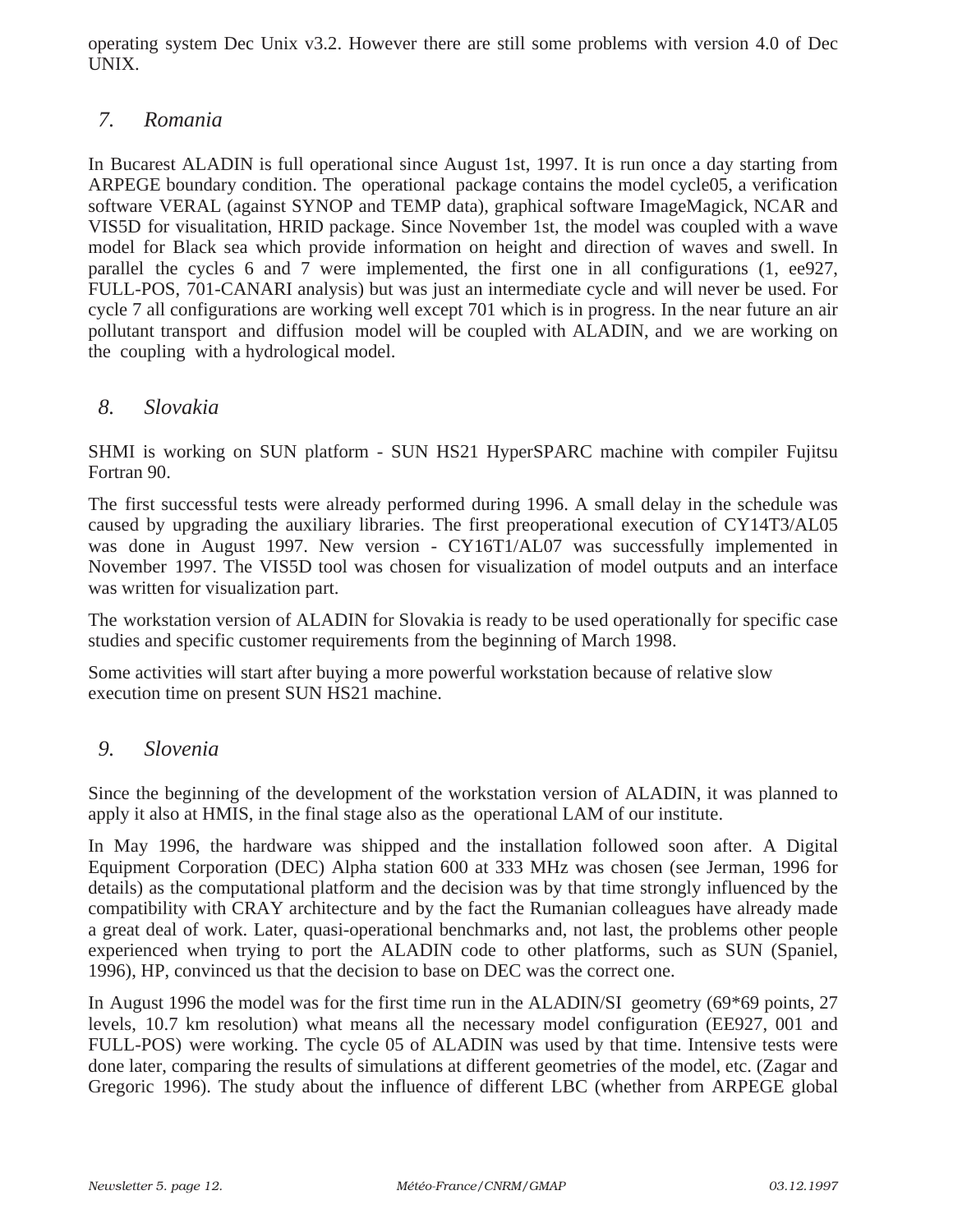forecast or from ALADIN/LACE) was performed this summer (N. Pristov) and will be published in the Budapest EWGLAM Newsletter.

On February 17th, 1997, a quasi-operational status was given to ALADIN/SI model. It is since then run every day in the morning. The initial and boundary conditions are prepared in Toulouse from the ALADIN/LACE model. The geometry of ALADIN/SI was slightly modified comparing to the original, in order to use the available computer power in an optimal way. Nowadays it contents 72x72 grid-points, 27 vertical levels and the horizontal resolution of 11.2 kilometers. On the computer, described previously, the 48 hours of forecast is performed in roughly 100 minutes. The integration begins at around 04:15 UTC (when the LBC's are prepared and transferred via the Internet) and the results are available at around 06:00 UTC. The forecast material is visualized in several ways: point values time development, two-dimensional fields at different height and pressure levels using VIS5D software (figure 1) and, lately, as forecasted IR satellite image. Using Full POS other parameters are also computed but not yet operationally used (potential vorticity, cloud water, ...). The visualization using NCAR is also in the final stage of development and will be put into the list of operational products soon.

During October 1997 major changes from basic ALADIN model were taken into account so the cycle 07 of ALADIN was adapted to fit on a DEC platform and the parallel suite was established. The comparison of the results showed the changes did not affect the reliability of the model and the scores were better than for the previous version. So the latest version was put into operation at the end of November.



Forecast of total precipitation,  $1997/11/1000$  UTC + 36h.

Descriptions were written for the implementation of AL07 on DEC workstation, which will be offered to ALADIN community through AWOC (ALADIN on WOrkstation Coordination Committee).

At the same time an afternoon run of ALADIN/SI was added which is very appreciated especially as the guideline for the short range weather development on the forecoming day.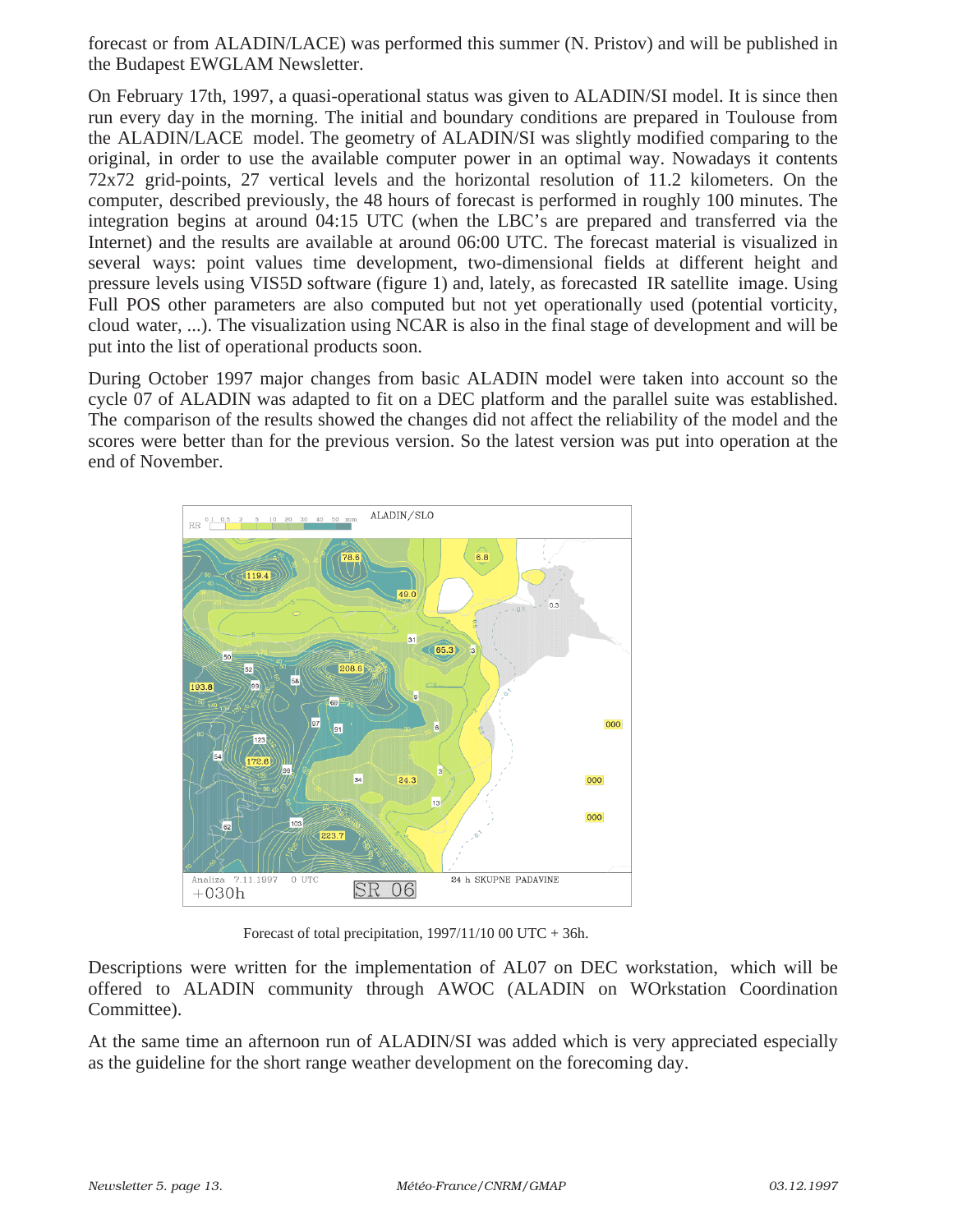Modifications of operational scripts for ALADIN/LACE in Toulouse, prepared by the LACE Toulouse team, will allow for an on-line production of LBC's for ALADIN/SI, what means the final forecast of the later will be available just 10 minutes after that of ALADIN/LACE and for example the use of the fresh forecast, which would be very precious for the 04:00 UTC Terminal Aerodrome Forecast, will be possible.

First efforts in implementation of distributed memory version of ALADIN on the cluster of 2 DEC workstations were done in October. If the tests will be successful the number of workstations in cluster will be increased.

References: Proceedings of the Workshop on Workstation Version of ALADIN, Ljubljana, Slovenia, 16-17 September 1996

#### **''Réseau Formation Recherche'' : PhD Studies**

The first "Réseau Formation Recherche" ended successfully with the defense of the last two candidates. The five candidates of the new "Réseau Formation Recherche" have begun their work with the objective to be as successful.

- Andras Horanyi defended his thesis "Sensitivity studies of frontal waves using the adjoint method" in Budapest in November 1996. The thesis is dealing with the study of the dynamics of frontal waves using the adjoint method. The dynamics of the frontal waves are explained in the first chapter. The second chapter is dealing with the applied models i.e. the ARPEGE/ALADIN model and its tangent linear and adjoint versions. Chapter 3 recalls the basic principles of sensitivity studies using the adjoint models, i.e. how sensitivities of a given characteristic of the frontal waves with respect to initial conditions can be calculated with the integration of the non-linear and adjoint models. The last chapter describes the experiments performed (including the description of the idealized frontal waves used for the experiments) and the obtained results with the relevant conclusions. The thesis is in Hungarian, therefore in case of interest it is recommended to read the reference (Horanyi A. and A. Joly, 1996: Some aspects of the sensitivity of idealized frontal waves. Contributions to Atmospheric Physics (Beitrage zur Physik der Atmosphere), Vol. 69., No. 4. 517-533) or contact directly the author (horanyi@met.hu).
- Mihaela CAIAN defended with success her thesis in Toulouse (and in French !) on Saturday 23rd of November 1997. The title of her work was a question : "Maille variable ou domaine limité : quelle solution choisir pour la prévision à échelle fine ?". The answer can be asked directly to the author or can be found in her report (in French) or in the article "Some limits to the variable mesh solution and comparison with the nested LAM one", published in the Quarterly Journal of Royal Meteorological Society, n°539, vol.123, pp.743-766, April 1997. From a practical point of vue, the main result of this thesis is that the best strategy for dynamical local adaptation is a coupling between a moderately stretched global model and a higher resolution LAM without too big a jump between both mesh sizes.
- Doina BANCIU has continued her study about physical parameterizations, more precisely : "Specific small scale moist diabatic forcing in ALADIN at the limit of the hydrostatic assumption". A downdraft parameterization has been added to the deep convection parameterization, following the Ducrocq and Bougeault scheme (Weather and Forecasting, Vol.10, pp. 380-399, June 1995). A first tuning of the free parameters of the scheme has been done inside the global ARPEGE model. Also some experiments with ALADIN model at high horizontal resolution (~7km) have been carried out for two specific situations: Vaison La Romaine flash flood and the 7 June 1987 squall line cases. The results have shown that the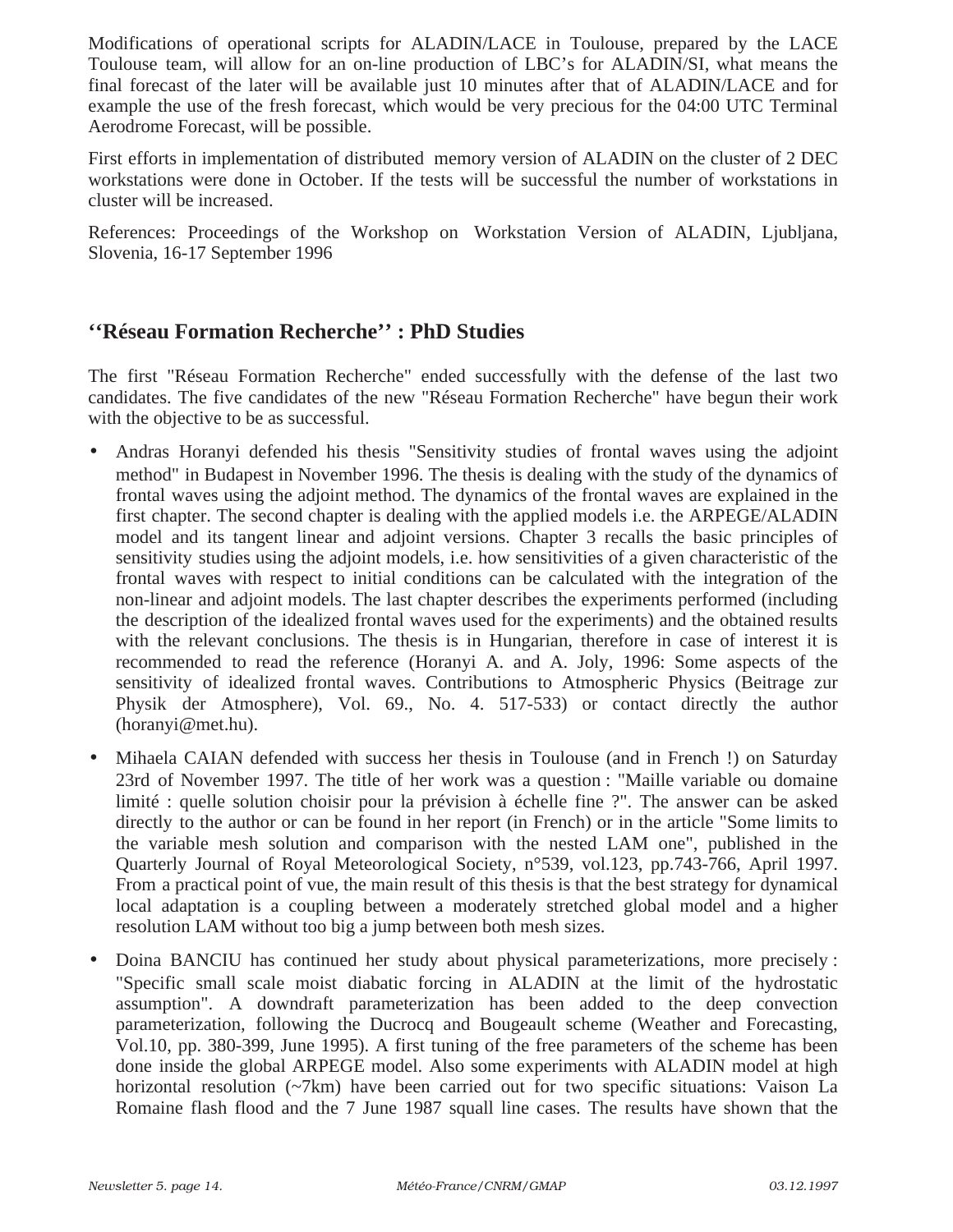ALADIN model failed in the simulation of squall lines (which had an important contribution in both cases) even with the improvement due to the downdraft parameterization (less than it was expected and quite difficult to evaluate it). The importance of the initial conditions and that of a detailed microphysics are recognized for similar simulations. A work has been started for introducing into the model predictive equations for water cloud, by adapting for the ARPEGE/ALADIN framework the Rash and Kristjansson parameterization scheme.

- Filip VANA has also continued his study about "The dynamical and physical control of kinetic energy spectra in a NWP spectral semi-Lagrangian model". The aim of models simulating atmospheric motions should be, among many other things, to obtain for the scale of motions they can represent the right level of kinetic energy and a reasonable shape for its spectrum. However to obtain this takes some difficulties because the dissipative processes in the NWP taking influence on the kinetic energy spectra cannot be treated within a unique framework, the horizontal and vertical processes are resolved at such differing scales that they require different methods. The most of dissipation along vertical is an integrated part of parametrisations techniques which have other important independent aims (like control of energy and water cycles) and therefore is not easy to tune this only for the kinetic energy problem. The main interest of this study will therefore concerns about the horizontal part of the dissipative processes. Horizontal diffusion ideally should following the turbulence theory have a non-linear flow-dependent character. For the technical reasons, this is not possible in the case of spectral models, where the horizontal diffusion must remain linear. To remove this disadvantage there is idea that this study could investigate the diffusivity of the semi-Lagrangian time discretisation method and try to make the difussivity of this method flow-dependent. The aim of this research study is to diagnose the current situation regarding all these problems in the ALADIN spectral limited-area model and to suggest some ways to improve the situation in the needed aspects.
- Marta JANISKOVA is finishing her work on the "Inclusion of simplified, differentiable and sufficient realistic physical parametrisation in incremental four-dimensional variational data assimilation". A set of simplified physical parametrisation has been developed together with its tangent linear and adjoint versions) for including into incremental 4-dimensional variational assimilation (4D-Var). The set contains a simplified computation of radiative, vertical diffusion, orographic gravity waves, deep convection and stratiform precipitation fluxes. The first validation of the simplified physics has been done comparing forecasts performed up to 24 hours. Although the experiments have been performed on few cases, the simplified scheme seems to behave quite reasonably. The importance of regularization arises during the validation of the tangent linear model and some thresholds in physical parametrisations which can affect the range of validity of the tangent linear approximation had to be removed. The next step (which is just starting currently) is the progressive introduction of the simplified parametrisations in 4D-Var system for testing on specific case studies to evaluate the gain of this physics compared to an adiabatic model, in terms of analysis increments due to a better description of physical processes in the evolution and organization of a cyclone system.
- Mark ZAGAR has started his work on "Prediction of small-scale events using second-level dynamic adaptation". The subject was effectively split in two parts. First one is dealing exclusively with the effects of high resolution modelling and thus better representation of orography in the model on the dynamic adaptation process when the model resolution changes. This part of research was successfully evaluated and an article is on the go. Good results were obtained in predicting the surface wind over a small domain in high resolution. Only one-half of an hour of integration was found necessary to obtain the high-resolution forecast, based on the output of a coarser mesh model. The second part aims to applying a similar approach for predicting other meteorological events in small scale, where good vertical depiction plays the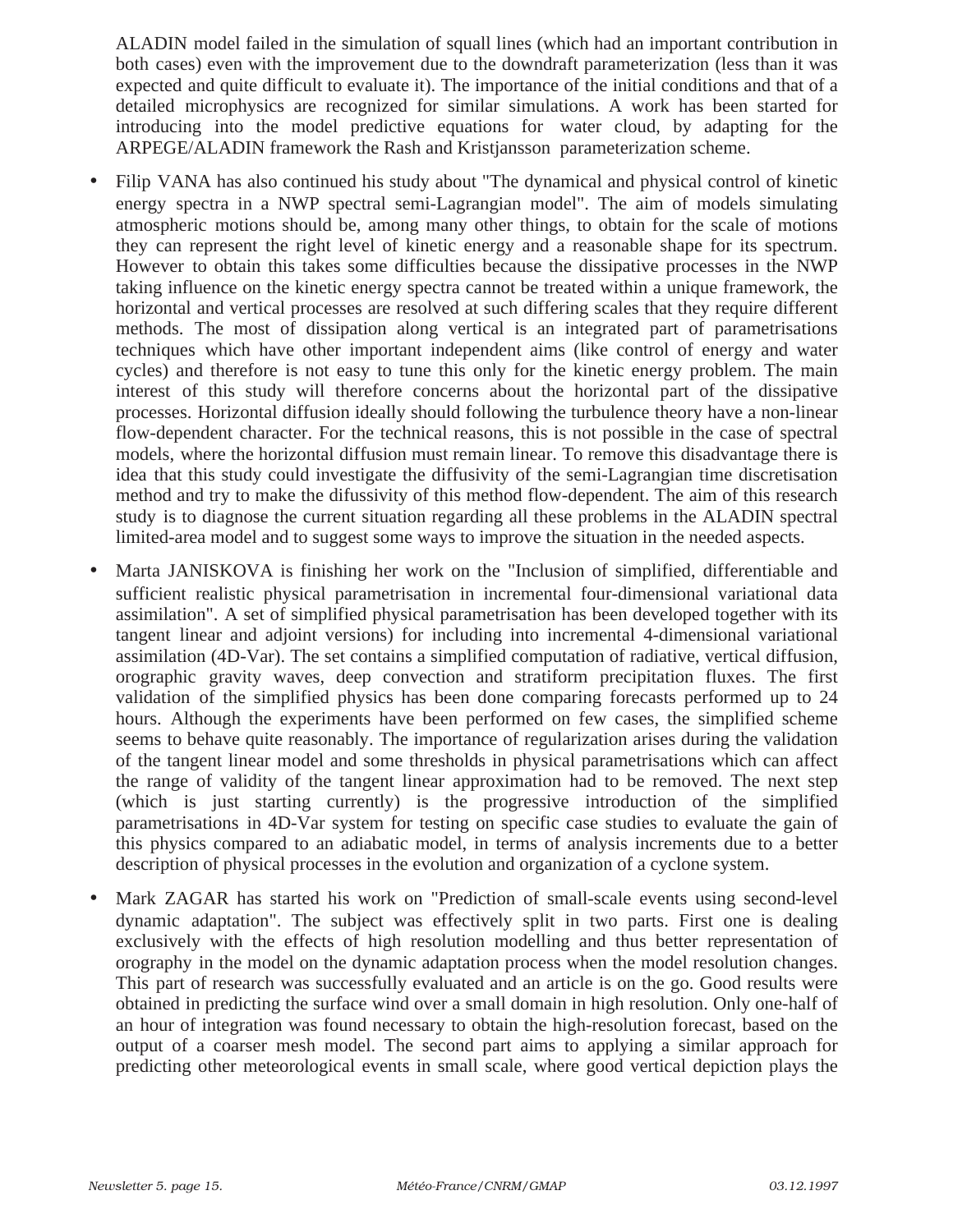major role - low cloudiness, fog, shallow convection - but local modifications of forecast precipitation pattern due to the forcing with terrain-adapted wind will also be under scope.

• Ilian GOSPODINOV has started his work on "Conservation Properties of a two-time level semi-Implicit semi-Lagrangian Scheme in the Framework of a Limited Area Model". The current activities of this work are carried out on a one dimensional shallow water model. The objective is to diagnose and to assess the main sources of loss of any quantity due to the semi-Lagrangian technique of advection in a model environment that keeps only its basic features. The subsequent goal is to develop and test a new semi-Lagrangian based procedure, involving other dynamical characteristics, that would have better conservational properties. This goal is to be achieved without loosing other wishful properties of the semi-Lagrangian scheme (accuracy, robustness and efficiency). The proposed technique will be extended to a three dimensional one and will be tested in a limited area model environment at a later stage of this work.

#### **Activities of the data assimilation working group in Toulouse, April-May 1997**

#### *(more details horanyi@met.hu)*

In spring 1996 the importance of working on the data assimilation development and research for ALADIN was underlined in the working plan of the Project Scientific Officer (PSO) of RC LACE. During summer a detailed working plan was compiled and a questionnaire was distributed between the ALADIN countries in order to estimate the potential on working on data assimilation inside the ALADIN community. After evaluating the answers Météo France (Jean-François Geleyn) proposed to establish a working group in Toulouse (hosted by Météo France) in order to start the work in that topic.

The following scientists took part in this initial activity regarding data assimilation of ALADIN:

Liviu Dragulanescu (Romania), Lora Gaytandjieva (Bulgaria), Gregor Gregoric (Slovenia), Andras Horanyi (RC LACE), Samir Issara (Morocco), Maria Monteiro (Portugal), Neva Pristov (Slovenia), Roger Randriamampianina (Hungary), Maria Siroka (Slovakia).

Beside them the project was very actively supported by the CNRM/GMAP and SCEM/PREVI/COMPAS groups of Meteo France in Toulouse and especially by Vincent Casse, Philippe Caille, Jean-Francois Geleyn, Patrick Moll, Jean Pailleux and Jean-Noel Thepaut.

The main objectives of this period were on the one hand to gain experiences on the optimal interpolation scheme for ALADIN (called CANARI and adapted to ALADIN by Moroccoan colleagues from the ARPEGE system) and on the other hand to start the development work on the variational data assimilation scheme for ALADIN.

Concerning optimal interpolation scheme some expertise was gained using this system and the results show improvements especially at the very beginning of the integration period. Nevertheless some further work seems to be desirable on that respect. Concerning variational data assimilation the basic framework of the software was created, however there are still lot of work needed to be done for a scientifically correctly working variational data assimilation scheme for ALADIN (especially developments are needed regarding the background term).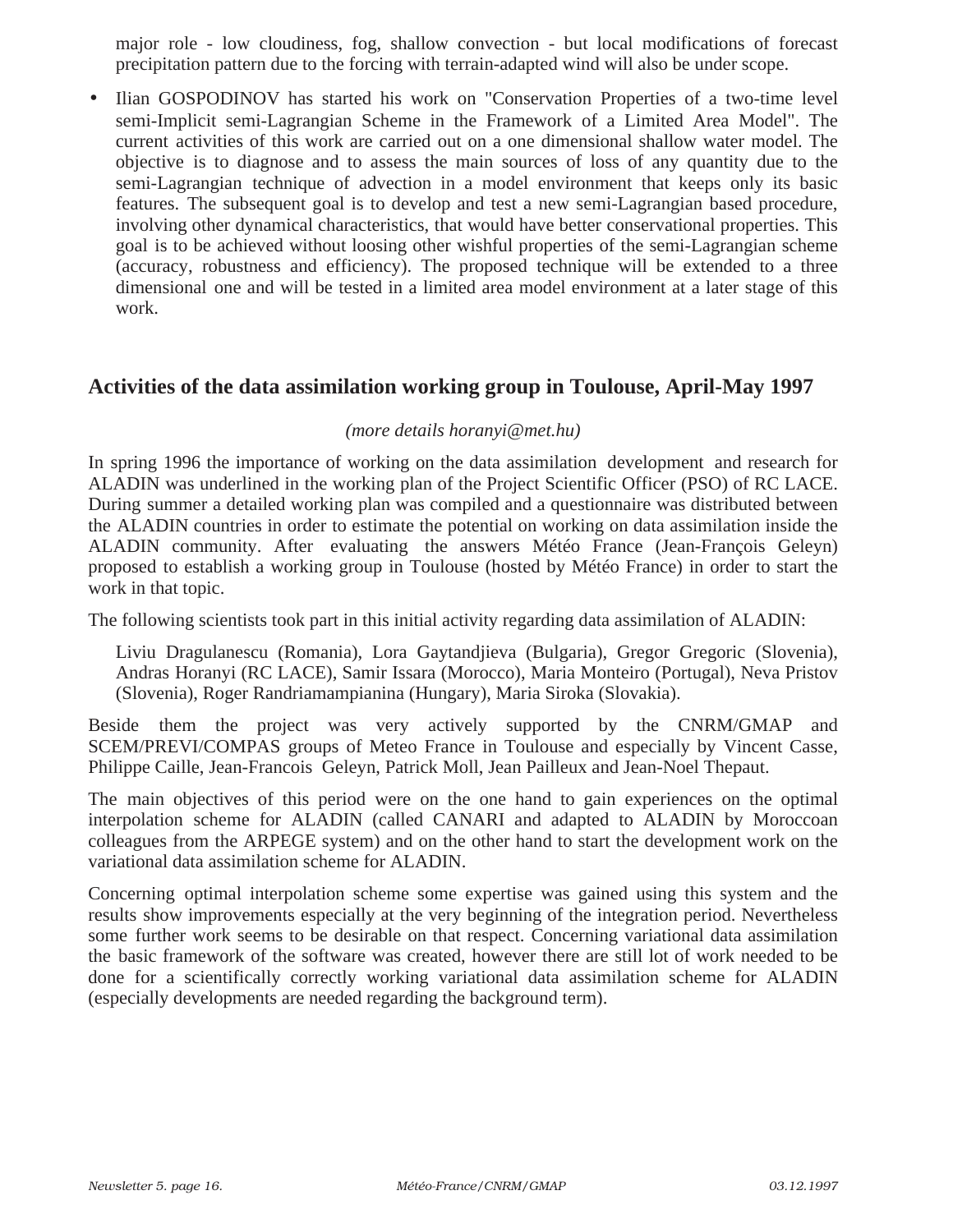### **Thrid ALADIN Workshop on the use of ALADIN products in forecasting practise and verification matters, Budapest, 16-18 June, 1997**

This worshop organized in Budapest by RC LACE gave the opportunity to all participants to discuss the actual state of art as far as apllication of ALADIN products and verification are concerned.

The workshop was decomposed into different sessions and these sessions were followed by round-table discussions :

- Aviation meteorology
- Subjective evaluation
- HRID
- Objective verification (verification projects)
- Comparison of the performance of ALADIN model to other models
- Interesting case studies
- General problems, visualisation, WWW

Proceedings of the Workshop and main conclusions of the round-table discussions can be asked to horanyi@met.hu.

# **September ALADIN training, September 1997, Toulouse**



Following a suggestion coming from RC-LACE, a training session was organised last September in Toulouse by GMAP. Most of the trainees were newcommers in the ALADIN project and could benefit from a complete training covering many aspects of the ALADIN project such different as : historical account of the project, management of the project, operational aspects at Météo-France,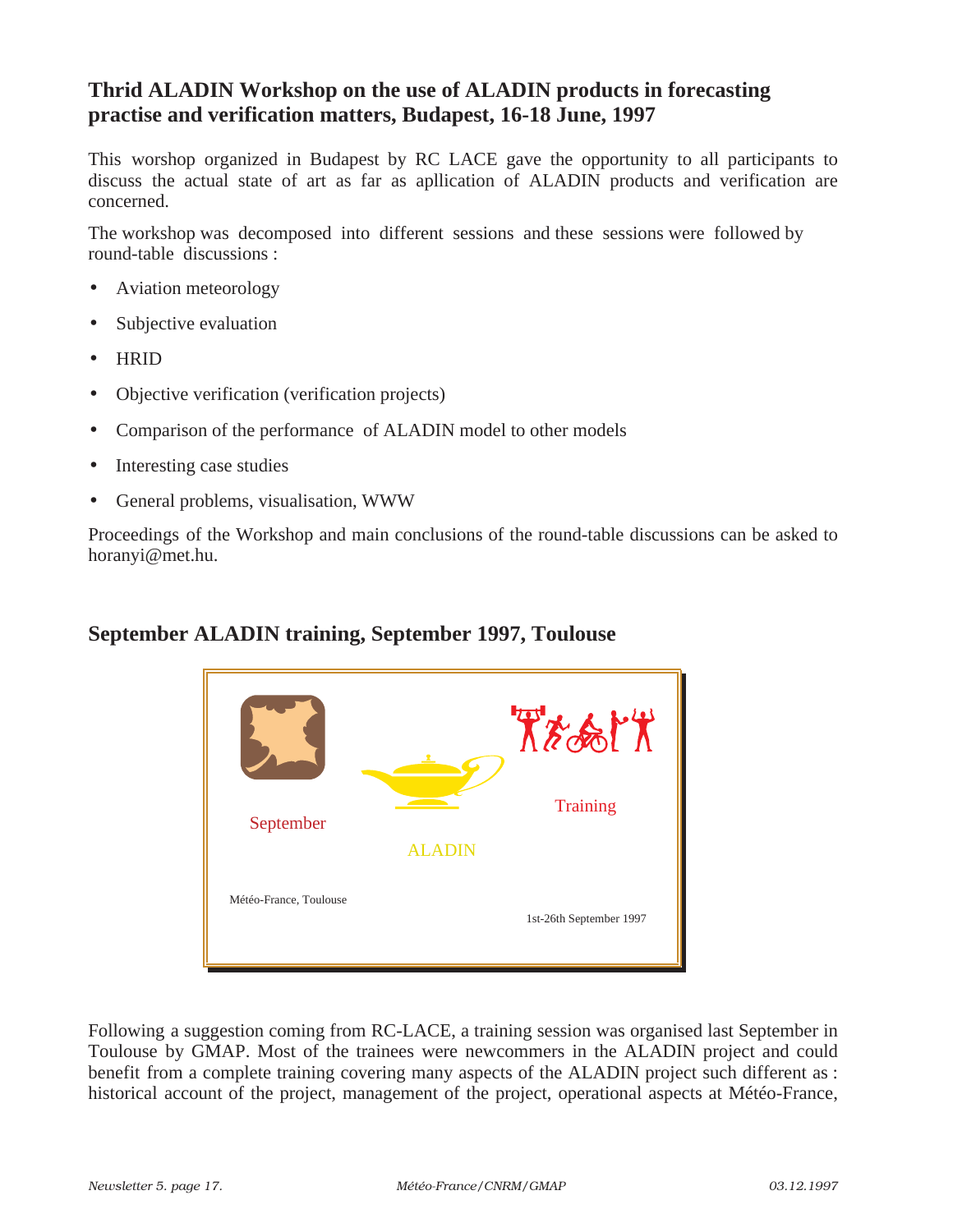operational ALADIN-LACE, problems of maintenance and validation, physics, dynamics, structure of the code, coding rules, clearcase and librairies, namelists, climatological files, digital filter initialisation, data assimilation, e923 configuration, FULL-POS post processing, SYNERGIE, ...

Around 50 hours of lectures were given by 12 persons from CNRM/GMAP, PREVI/COMPAS and RC-LACE/TT. The participants could practice their new knowledge by working on small studies including bibliography work and final presentation of their results (about 100 hours including personal work and discussions with mentors).

The participants were : Dagmar Dufkova, Vardan Gyurjinyan, Thomas Haiden, Hassan Haddouch, Sandor Kertesz, Maja Telisman Prtenjak, Uros Strajnar, Malgorzata Szczech and Josef Vivoda. Some less regular participants (other ALADIN visitors and GMAP or COMPAS people) could also listen to some of the lectures.

Their teachers or mentors where : Dominique Giard, Eric Bazile, Emmanuel Legrand, Gabor Radnoti, Jean-Daniel Gril, Jean-François Geleyn, Joël Hoffman, Jean-Marcel Piriou, Jean Nicolau, Pierre Bénard, Patrick Le Moigne, Ryad El Khatib and Vincent Cassé.

During the debriefing, the quality of the realized work was underlined : level reached by the traineers in such a short time, quality of the studies, .... The general feeling at the end was rather positive, but some suggestions were made for a possible repetition of this kind of training. Although it is useful to maintain lectures and practise, it would be more efficient to give more emphasis to lectures at the beginning (no practical work during the first week). The other important remark concerned the organisation of small studies : working in twos instead of individually would habe been appreciated

A full set of documents have been prepared for this training course and represents a very appreciable documentation source.

#### **Note on the performance of ALADIN during the extreme precipitation event 4-8 July 1997 in Austria**

#### *by T. Haiden (ZAMG)*

Prolonged rainfall of high intensity during the period 4-8 July 1997 caused widespread flooding in Central-East Europe. The Czech Republik, Slovakia, Poland, the Oder and March basins in particular, were strongly affected. Large-scale precipitation amounts of the order of 150 mm were increased locally due to orographic enhancement, resulting in totals of more than 400 mm at a highland station (Lysa Hora) in the Czech Republik. In Austria, precipitation totals were highest in the Eastern parts of the country, and again orographic effects determined the location of maximum values (about 200 mm).

The synoptic pattern leading to this extreme event was a low-index situation, with a cut-off upper level low moving over Central Europe and becoming quasi-stationary over Eastern Europe. In the Eastern Alpine area, precipitation activity during the first three days of the episode was mostly due to cold air advection and destabilization aloft, while later on ascent within the occlusion, spiraling in from a northerly direction, was the main cause of lifting.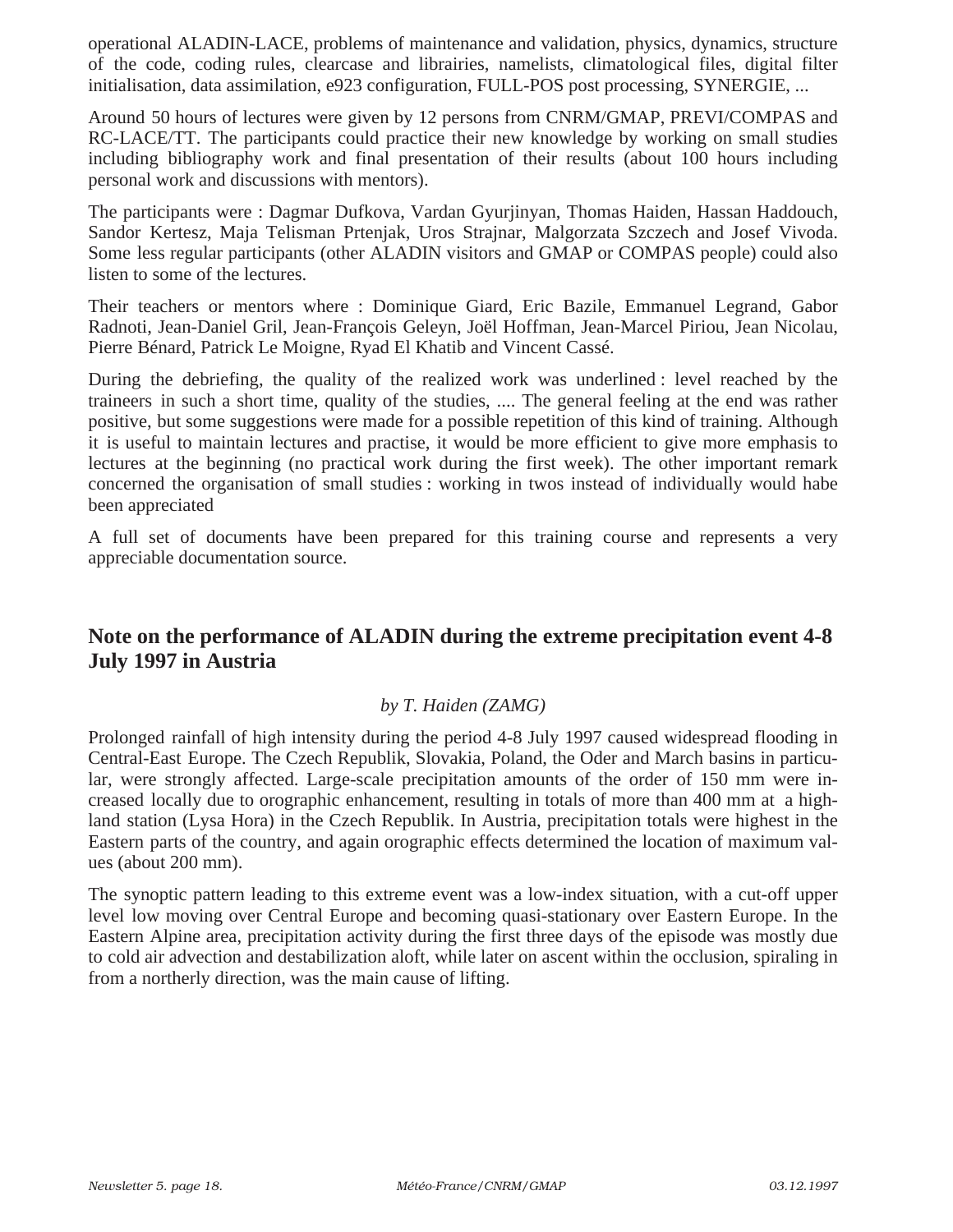

Figure 1: Observed precipitation totals of the 108h-period 97-07-04 06UTC to 97-07-08 18 UTC

from synop and climate station reports, interpolated using an isotropic distance-weighing algorithm.



*Figure 2: Precipitation totals predicted by ALADIN/LACE (00-24h forecast)* 

*during the 108h-period 97-07-04 06UTC to 97-07-08 18 UTC*

The Figures shown indicate systematic errors only, since those are not cancelled out by the process of adding up several short-term forecast fields. For an assessment of the actual predictive power of the model in cases like this, the false alarm rate would have to be considered as well. Nevertheless, the comparison with observations indicates that at least in this strongly orographic event the model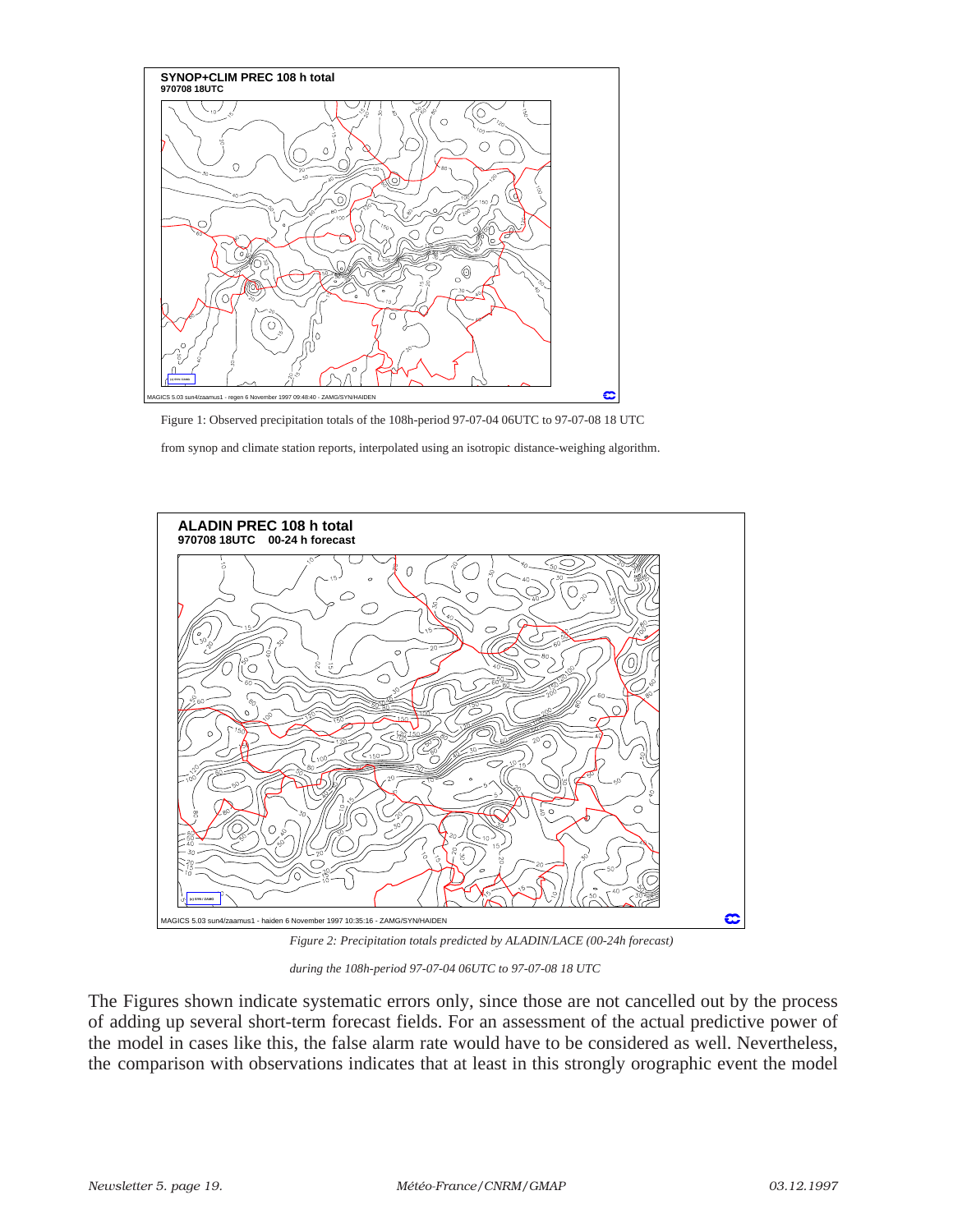was able to predict the mesoscale distribution of rainfall to a degree that allows region-specific flood warnings.



*Figure 3: Precipitation totals predicted by ALADIN/LACE (24-48h forecast) during the 108h-period 97-07-04 06UTC to 97-07-08 18 UTC*

## **Participations in the ALADIN project**

The statistics about the participations in the ALADIN project and the ensuing compilation of the ALADIN developments is drawned up from the contributions sent by the representative of each country. Please find in annexe a few graphics illustrating the last summary of the participation in the



ALADIN project.

*It is nearly impossible to report our common work or to draw up some up-to-date statistics about the ALADIN project when more than half a year ( ... and a countless call for contributions) can separate the date I receive the report from the first countries and the date I receive the report from the last ones, ... for the same quarter. The above figure illustrates this problem. The former solution, waiting for the contributions about the deported work without deadline and keeping* 

*on asking for them, proved to be a bad one as it prevents everyone from getting some news about our commun work. Then, I suggest to use a deadline as indicated in the MoU for receiving this contribution (that is to say to admit only 3 months delay). Applying this rule, the deadline for the*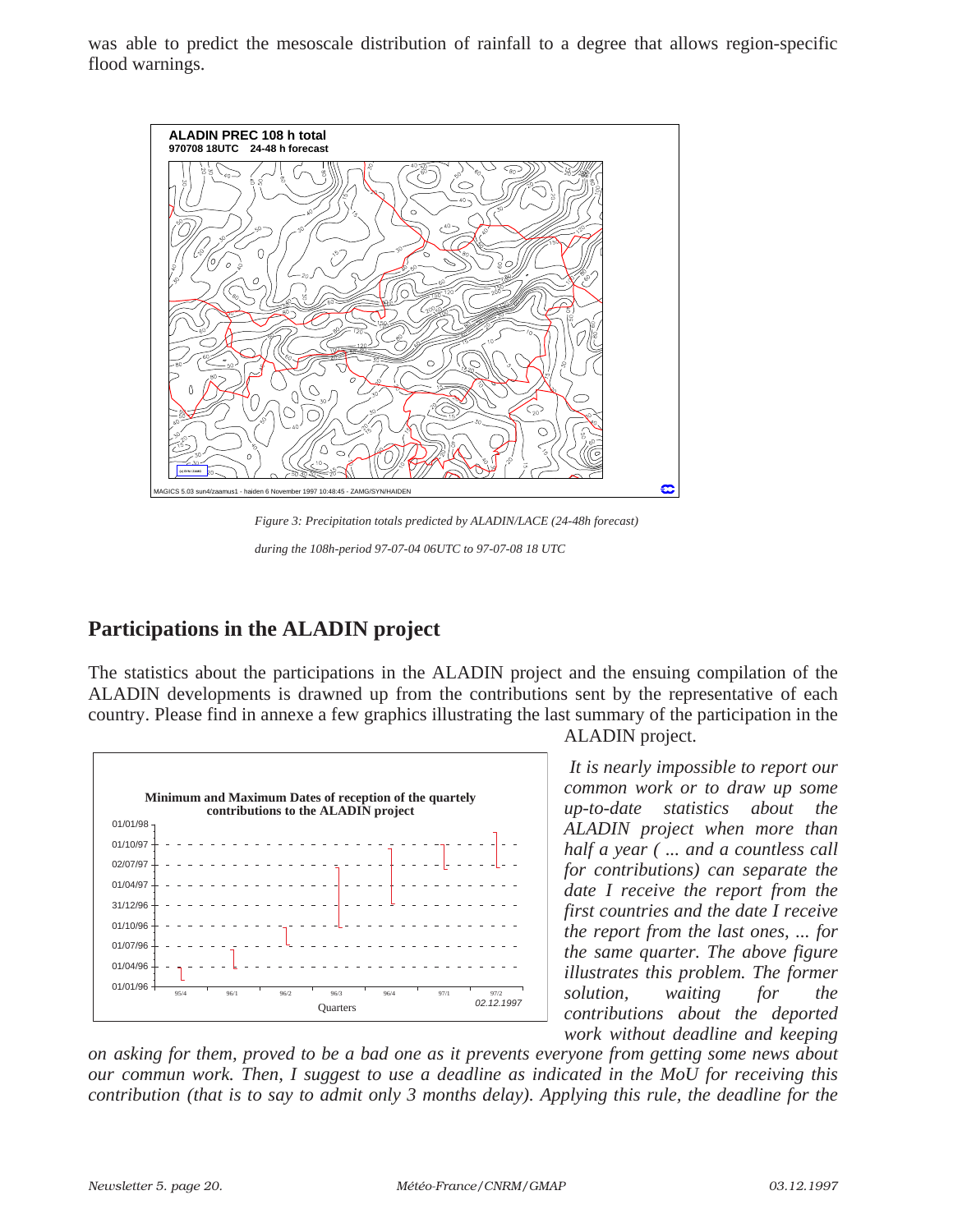*report of deported work during the third quarter of 1997 will be the 1st of January 1998. A that time, I will prepare the Newsletter and the statistics with the work in Toulouse until the end of December 1997 and the deported work until the end of September 1997.*

In the next two parts ("Deported developments from the third quarter of 1996 until the second quater of 1997 and "ALADIN developments in Toulouse from the last quarter of 1996 until the third quarter of 1997"), you will find the list of the ALADIN developments (in and outside Toulouse) excepted those detailed in the previous pages : PhD studies, developments for workstation versions or operational suite, work on data assimilation,...during the quarters concerned by this Newsletter. The following informations concerning the deported developments are obtained from informations you sent.

#### **Deported developments from the third quarter of 1996 until the second quarter of 1997**



During these four quarters, around 70 persons have worked on ALADIN "at home" (i.e. in their NMS : not in Toulouse) and their global effort represents more than 13 people.year during this periode.

#### *1. In Austria*

- evaluation of ALADIN forecasted precipitations over the territory of Austria (K. Von der Emde)
- verification of ALADIN pseudo-TEMPs (H. Seidl)
- case study for Meso Alpine Project (H. Seidl)
- experiment with derived quantities, e.g. thermal advection and PVA (H. Seidl)
- development of a quasi-objective synoptic verification scheme for ALADIN products (H. Gmoser, Y. Wang)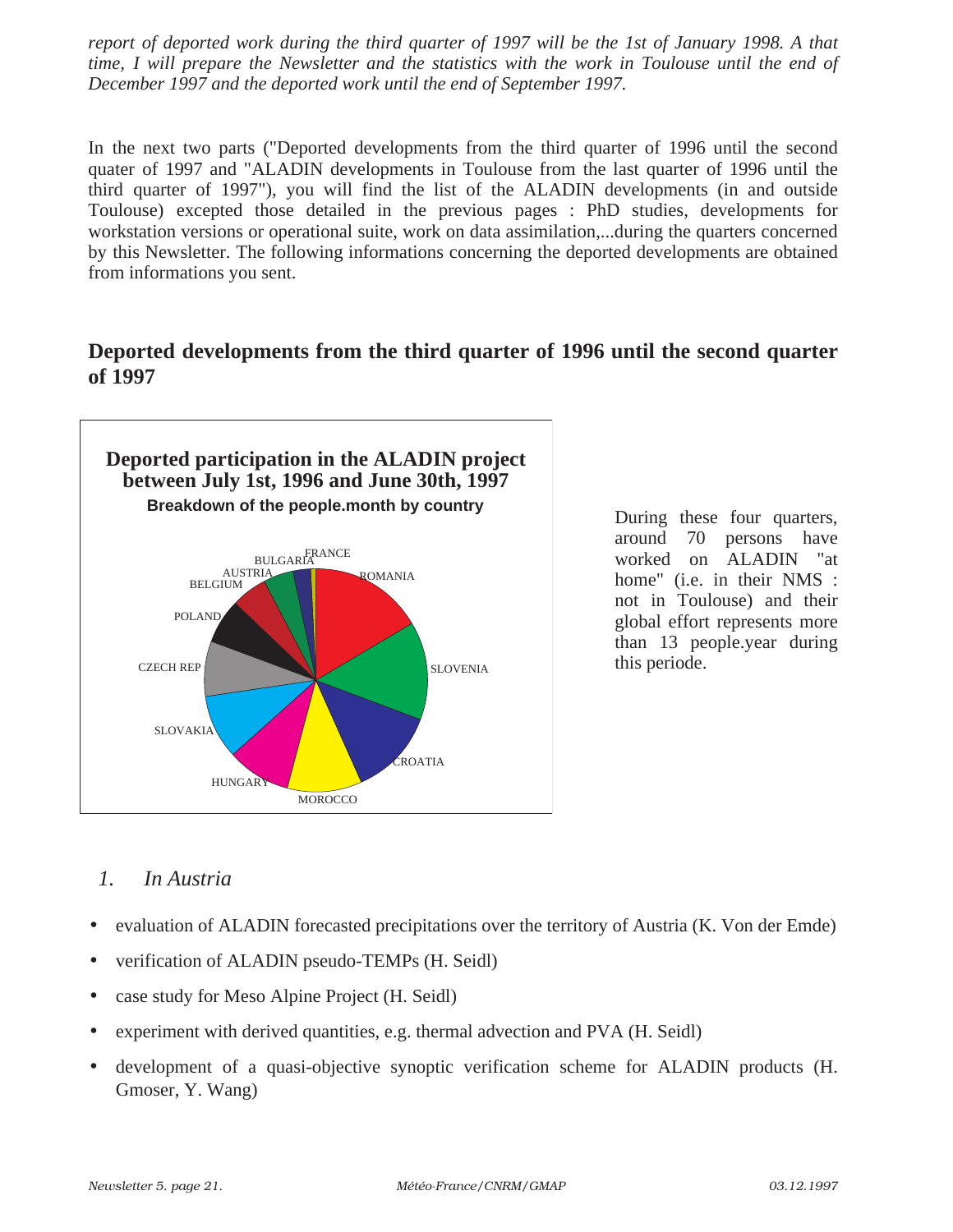- development of a software for verification and operational use of ALADIN-pseudoTEMPs (H. Seidl)
- visualising of ALADIN products (T. Haiden)

#### *2. In Belgium*

- implementation of ALADIN in Belgium (L. Gerard), informatic and transmission aspects (J. Vanderborght, R. Juvenois, T. Weyn)
- coordination tasks (A. Quinet)
- evaluation of the ALADIN products (J. Nemeghaire)

#### *3. In Bulgaria*

- Tuning the ALADIN code received from Romania to AIX4 and XLF4.1 compiler on IBM RISC/6000 computer and modifying the workstation version from december 1995 in accordance with changes in code found in version received from Romanie. Several test runs performed. Preparing for automatic run (A. Bogatchev)
- Localized VaPT software for IBM-RISC/6000 and PC/DOS (P. Neytchev)

#### *4. In Croatia*

- HRID : adaptation for ALADIN-LACE (N. Brzovic, D. Klaric) ; extrapolation scheme (D. Klaric, D. Glasnovic), meteograms based on HRID (D. Glasnovic), new version 3.4 and verification (D. Glasnovic).
- Decoding and archiving : adaptation for ALADIN-LACE (D. Klaric
- Visualisation : adaptation for ALADIN-LACE ; GRADS and meteograms (J. Smitlehner)
- Forest Fire Protection Model : adaptation for ALADIN-LACE (D. Klaric) ; verification (M. Mokoric).
- verification of pseudo-TEMPs (Z. Vakula), verification procedures (M. Mokoric)

#### *5. In Czech Republic*

- Visualisation of GRIBs : development of PAGB package (M. Janousek)
- Design of the operational information service on the internal WWW server in CHMI (M. Janousek)
- processing and visualisation of TEMPs (J. Sokolova)
- Development of derived products from prognostic TEMPs and for pseudo-TEMPs profiles interpretation (F. Vana)
- development of the tool for pronostic hodograph drawing (F. Vana)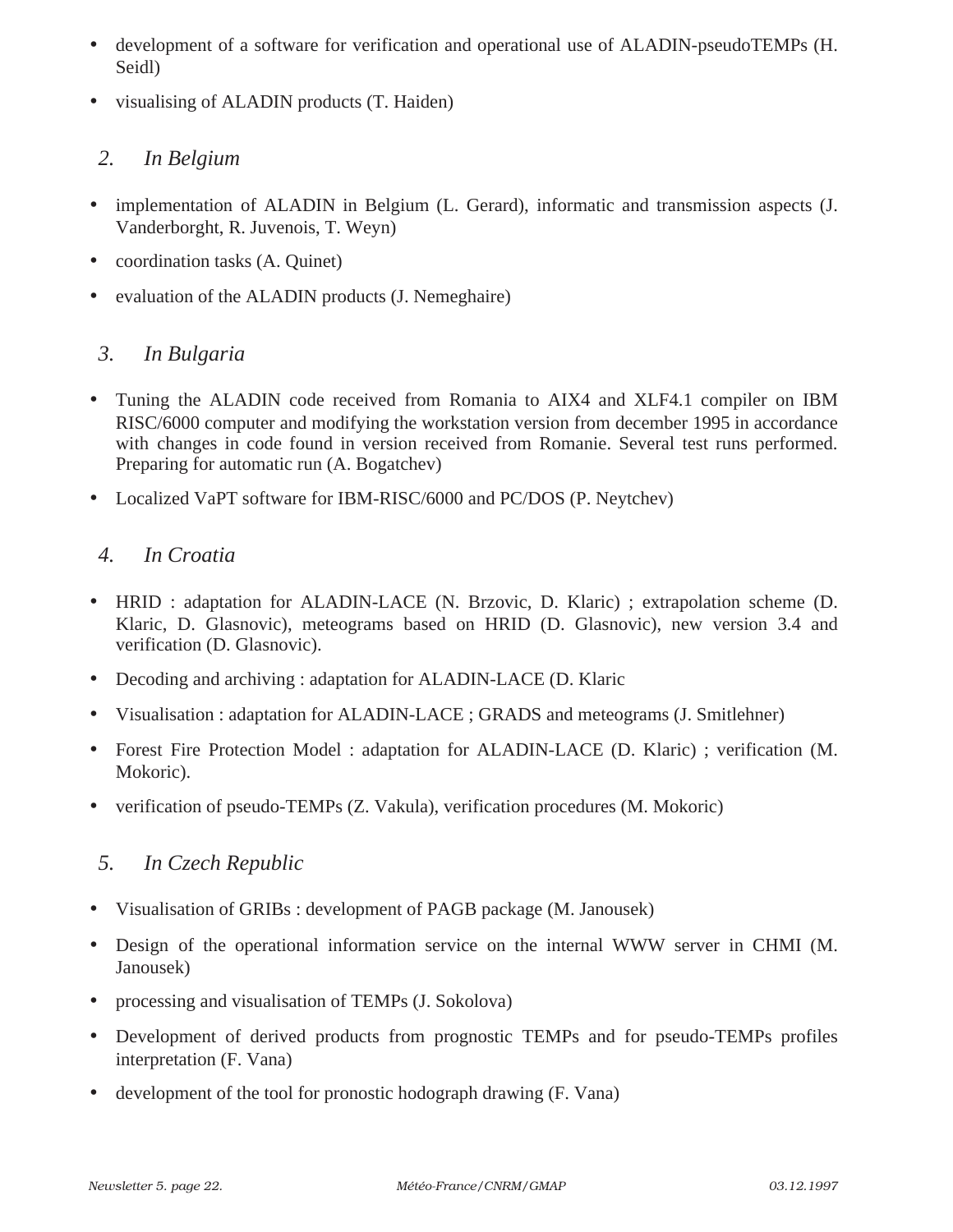- local instalation of verification packages for pseudo-TEMPs (Z. Huthova)
- maintenance of the operational suite of the ALADIN results : transmission, processing and archiving (M. Janousek)
- preparation of the technical specifications and of the benchmark code of ALADIN for the Invitation to Tenders for the CHMI/LACE supercomputer (M. Janousek, R. Bubnova)
- preparation of observation database for future operational verification of ALADIN's forecast run in CHMI/LACE computer (M. Janousek)

### *6. In Hungary*

- Duties as Project Scientific Officer of RC-LACE, organization of 3rd RC-LACE/ALADIN workshop (A. Horanyi)
- forward and backward trajectory calculation based on the ALADIN wind forecasts (I. Ihasz)
- adaptation of the change of the products into the local applications (I. Ihasz)
- trajectory modelling based on ALADIN (I. Ihasz)
- final exam and defense of PhD about sensitivity studies on ALADIN (A. Horanyi)
- seminar and description of ALADIN at HMS (A. Horanyi)
- workstation version of ALADIN on HP (G. Radnoti)
- preparation of the methodology for subjective evaluation of ALADIN and evaluation (M. Sallai, I. Bonta
- comparison of the performance of ALADIN model to the ECMWF model (S. Jenki)
- preparation of visibility forecasts based on ALADIN (F. Wanuch)
- application of ALADIN for aviation meteorology (A. Fovenyi)

### *7. In Morocco*

- Preparation of the operational suite with 16 km resolution ("ALBACHIR" forecasting suite) , archiving, CANARI, news CMMAFOC files, fullpos (S. Issara, R. Ajjaji, M. El Abed, J. Boutahar)
- study of the exagerate precipitations in ALADIN-MAROC in August (M. El Abed, J. Boutahar)
- preparation of a system with double imbrication : ARPEGE/ALADIN 16 km/ALADIN 7 km and its test on a special case (J. Boutahar)
- implementation of a new climatology (A. Radi)
- comparison and control ARPEGE/ALADIN (M. El Abed)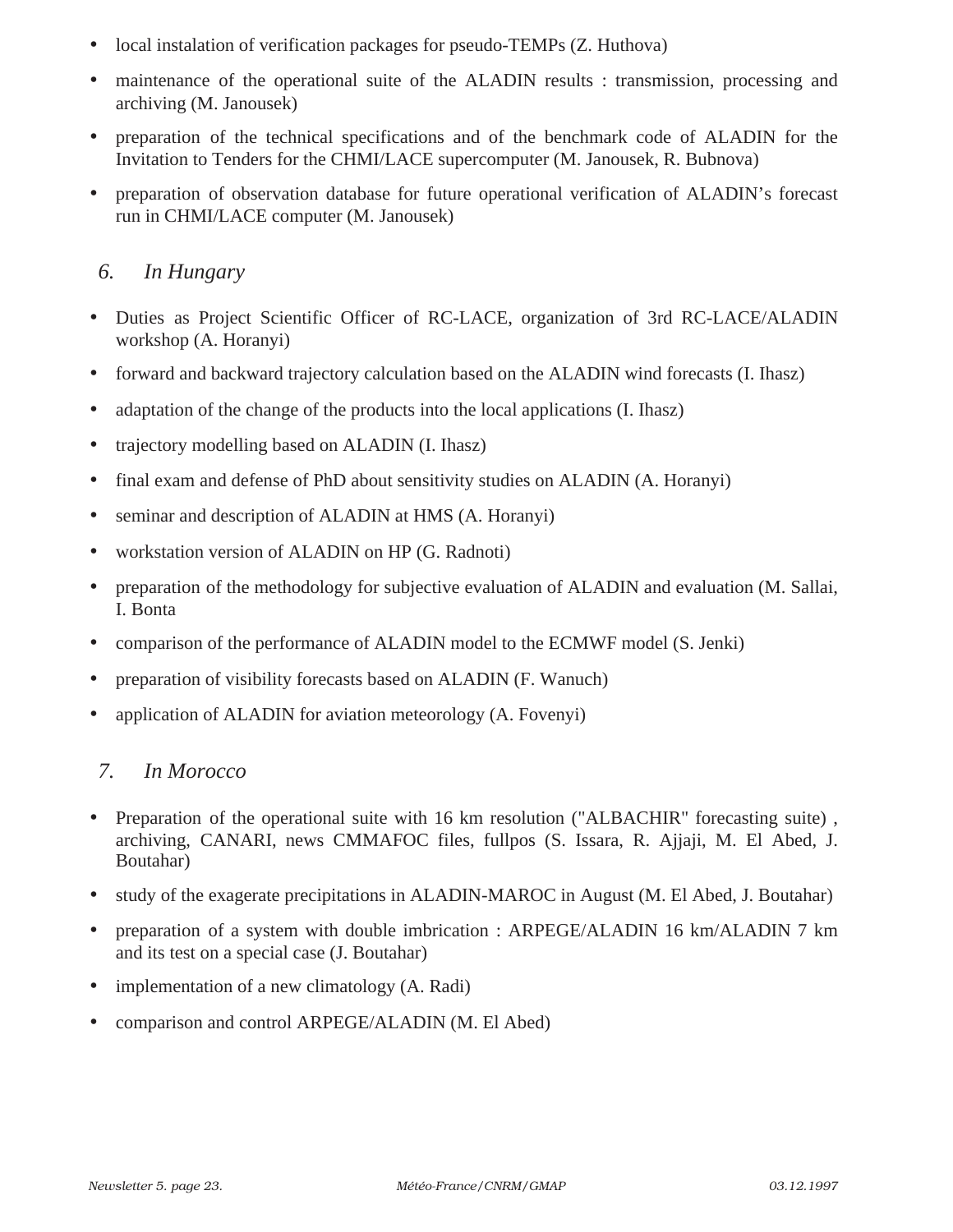#### *8. In Poland*

- administration and organisation work (M. Jerczynski)
- • model development in a frame of task "a study of the Tanguay-Ritchie extension of the continuity equation to the temperature equation for a semi-Lagrangian scheme" (M. Jerczynski, A. Dziedzic).
- getting knowledge and skills in NWP and in ALADIN (M. Szczech, P. Wasowicz)
- model implementation on Convex (M. Jerczynski)
- visualisation (P. Wasowich)

#### *9. Portugal*

• Portugal became a member of ALADIN project in April 1997. Until September 1997, no deported work for ALADIN was realized in Lisbonne.

#### *10. In Romania*

- improvment of the procedures, parts of the new operational system, especially the procedures for getting the files from Toulouse and for graphical representation of the model's outputs using VIS5D (L. Dragulanescu, C. Soci)
- unsplit coupling files, code adaptation (L. Dragulanescu)
- model validation for selected cases (E. Cordonneanu, D. Banciu)
- fullpos on workstation (V. Ivanovici)
- new orography on ALADIN/SELAM (E. Cordoneanu)
- tests for coupling files resolution (M. Caian)
- downdrafts in ALADIN (D. Banciu)
- precipitation verification (C. Dutescu, C. Soci, V. Ivanovici)
- pseudo-TEMPs verification (C. Soci)
- convection parametrisation (O. Valianatos, M. Caian))
- data assimilation (C. Soci)
- cases studies unsing ALADIN and aviation aplications (V. Ivanovici)

#### *11. In Slovakia*

- Visualization of fields (O. Spaniel, J. Vivoda, M. Kanokovska, M. Siroka)
- Verification of pseudoTEMPs (Z. Pisutova, P. Wolek, M. Gera, M. Siroka)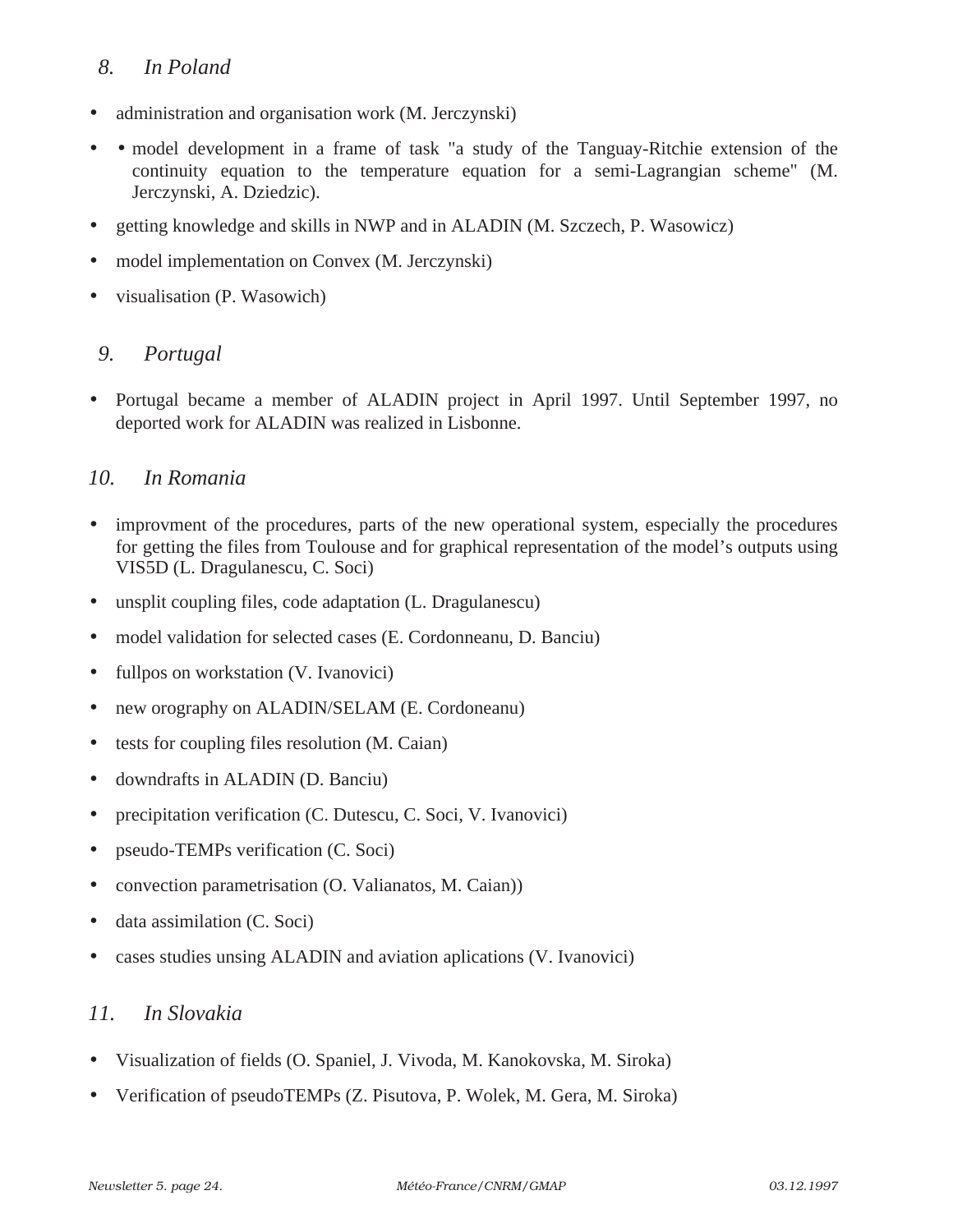- Data collection (O. Spaniel, R. Zehnal)
- ALADIN for workstation (O. Spaniel, J. Vivoda)
- subjective evaluation of ALADIN (J. Vivoda, A. Simon)

### *12. In Slovenia*

- effort for adaptation of ALADIN on DEC Alpha station for operational purposes of Slovenian met. service, organisation of the code, operational scripts (N. Pristov, G. Gregoric, J. Jerman, M. Zagar, A. Poredos)
- cycle 7, distributed memory, ISP movies (J. Jerman)
- preparation of Workshop on Workstation version of ALADIN (N. Pristov, A. Poredos, J. Jerman)
- verification of ALADIN precipitations (A. Poredos, N. Pristov)
- subjective verifications (U. Strajnar)
- coupling (N. Pristov, A. Poredos)
- dynamical adaptation (M. Zagar)
- MAP case studies and MAP contribution : gravity wave drag (A. Poredos, N. Pristov, G. Gregoric)
- ALADIN-based operational applications (U. Strajnar)
- experiments for WMO/INM Symp. Palma (M. Zagar)
- testing ALADIN/SLO (N. Pristov)
- sensitivity studies of precipitation v. resolution (M. Zagar, G. Gregoric)
- vizualisation : chagal, fa2v5d, vis5d (N. Pristov, S. Gabersek, J. Vehovar)
- file transfer (Matjaz)

### *13. Deported work by Météo-France*

• nothing these quarters.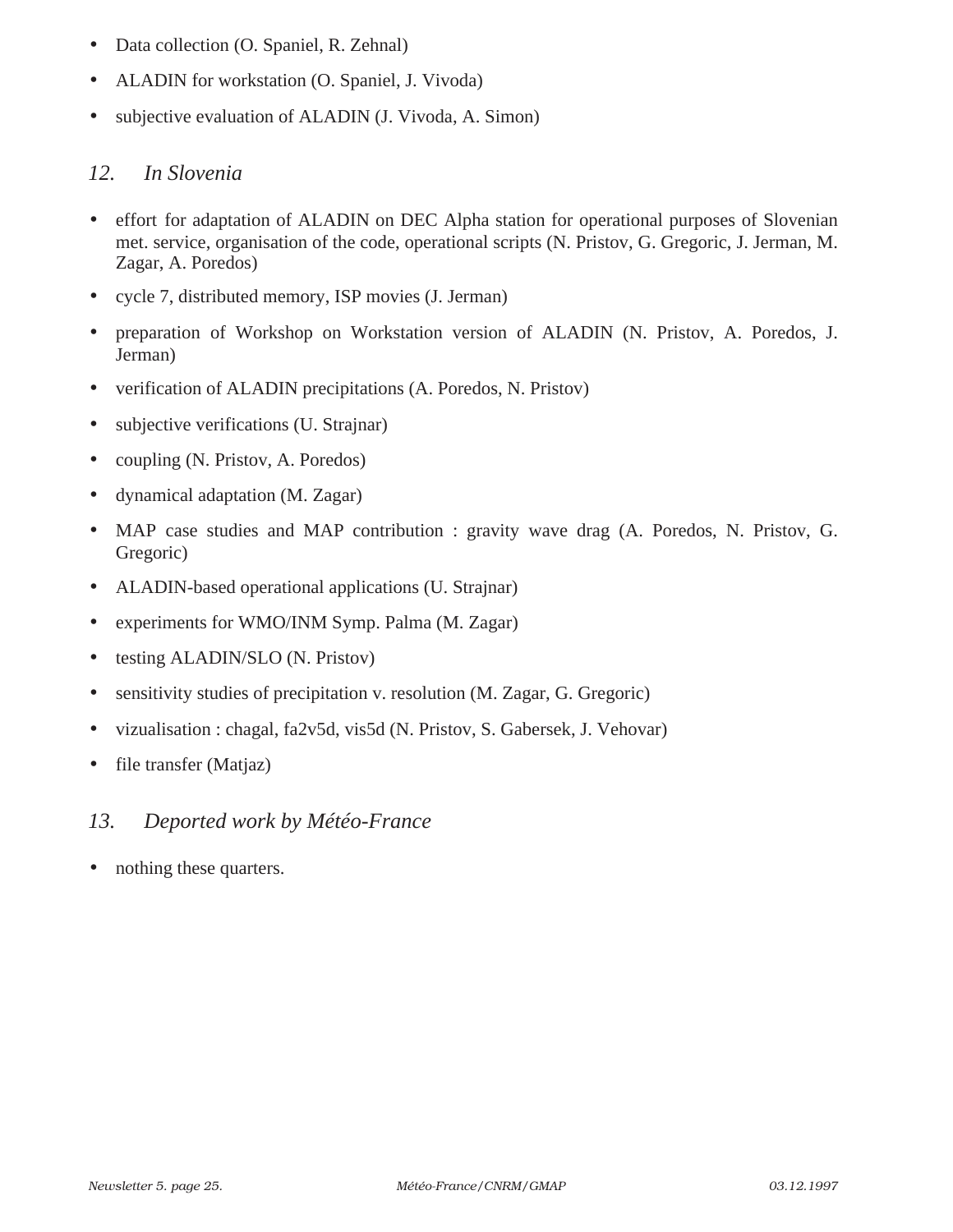### **ALADIN developments in Toulouse from the last quarter of 1996 until the third quarter of 1997**



During the most crowded months, not even a tip-up seat was available in Toulouse ! More than 80 stays were organized for around 50 visitors (many of them may have missed us once at home since they came for a second, a third or even a fourth visit in this period) from 14 countries. All have contributed to the above mentionned developments.

In these following lines, you will find a summary of the work achieved in Toulouse, excepted

the work detailed in the previous pages. All details and names will not appear there. But we are grateful to all persons who contributed in some way to the project in Toulouse. If one wants more details on a particular subject, please contact claude.fischer@meteo.fr (who keeps reports from Toulouse stays when available) or directly the author (the table on the next page indicates fort each stay during the period October 1st, 1996 - September 30th, 1997 the name of the visitor and the title of his work). The hard permanent workers in Toulouse are welknown and will not appear : Jean-Marc Audoin, Ryad El Khatib, Jean-François Estrade, Cladue Fischer, Jean-Daniel Gril, Joël Hoffman, Patrick Le Moigne, ...

#### *1. Scripts and libraries*

- Due to some bad technical options taken at the beginning, the work on ALADIN06 took much more time than expected. It was finally available in April, including the CANARI part (adaptation of the previous ARPEGE optimal interpolation analysis scheme), almost just in time for the 3D-VAR action of April-May 1997, thanks to the efforts of the phasing team.
- The preparation of ALADIN07 is an important step in the evolution of ALADIN : it corresponds to the introduction of everything necessary to run ALADIN on distributed memory machines. This effort started just after the cycle 6 was finished and ended at the beginning of August, only two weeks after scheduled date !

#### *2. Assimilation*

• Several works have been done on CANARI (building an ALADIN assimilation suite, adaptation to workstation, impact of SATEM messages) or on the adjoint and tangent linear of observation operators. But the focal period for activities on assimilation was of course April-May (see section about the 3D-VAR action in Toulouse in the present Newsletter).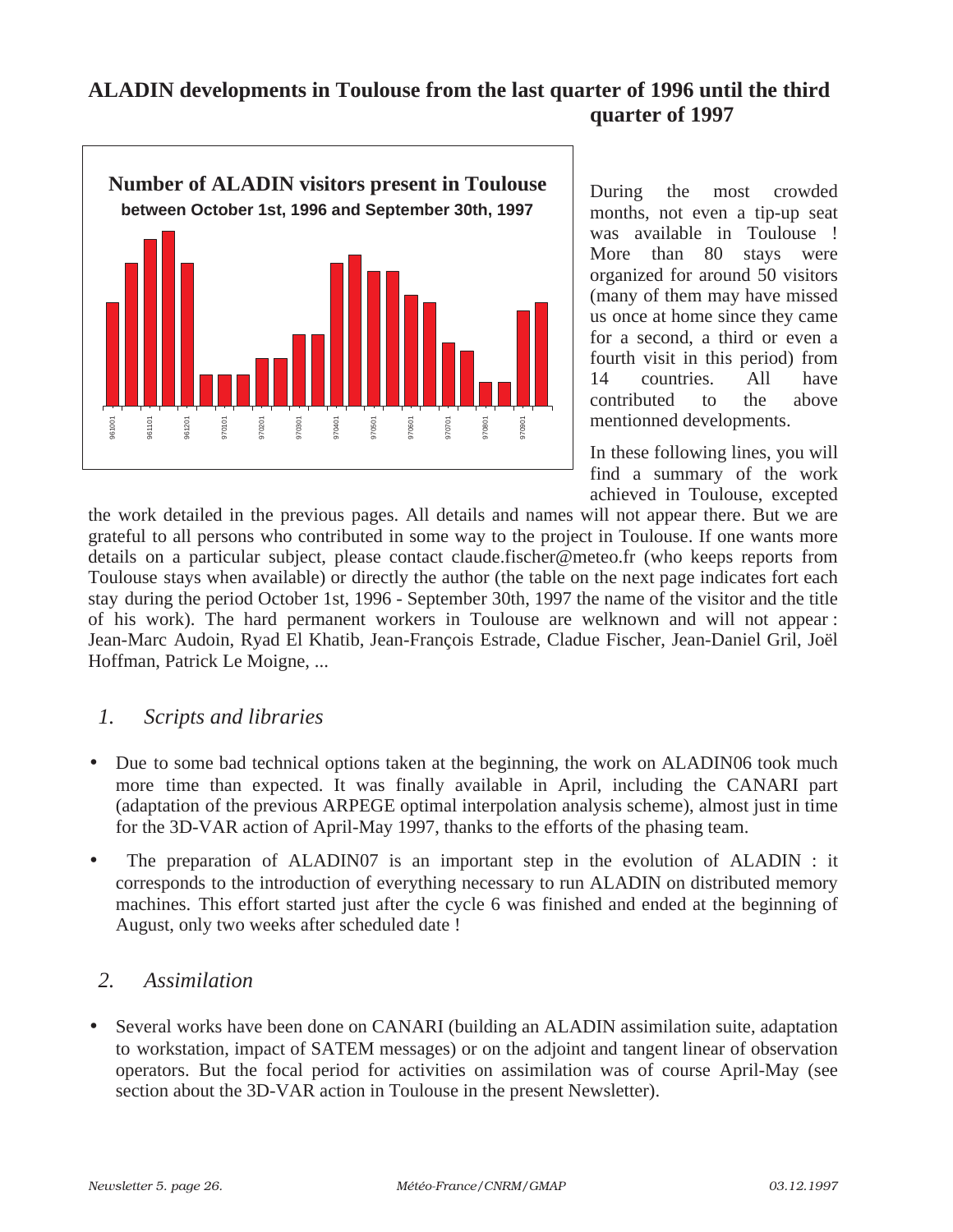| <b>ALADIN visitors in Météo-France/CNRM/GMAP</b><br>between October 1996 and September 1997 |                           |                                                                                                                                                                                     |  |  |
|---------------------------------------------------------------------------------------------|---------------------------|-------------------------------------------------------------------------------------------------------------------------------------------------------------------------------------|--|--|
| <b>NAME</b>                                                                                 | <b>COUNTRY</b>            | <b>TOPIC</b>                                                                                                                                                                        |  |  |
| <b>AJJAJI Radi</b>                                                                          |                           | Phasing                                                                                                                                                                             |  |  |
| <b>BANCIU Doina</b>                                                                         | Romania                   | Thesis: "Specific small scale diabatic forcing in ALADIN at<br>the limit of the non-hydrostatic assumption"                                                                         |  |  |
| <b>BOUTAHAR Jaouad</b>                                                                      | Morroco                   | Phasing                                                                                                                                                                             |  |  |
| <b>BRZOVIC</b> Nedjeljka<br><b>BUBNOVA</b> Radmila                                          | Croatia                   | Mesoscale Alpine Project (M.A.P.)<br>RC-LACE                                                                                                                                        |  |  |
| CAIAN Mihaela                                                                               | Czech Republic<br>Romania | thesis defense                                                                                                                                                                      |  |  |
| CORDONNEANU                                                                                 | Romania                   | CROCUS in ALADIN<br>Update of the configurations 923 and E923 (climatological data)                                                                                                 |  |  |
| Elena<br><b>DRAGULANESCU</b>                                                                |                           | to enable the use of finer mesh input data                                                                                                                                          |  |  |
| Liviu                                                                                       | Romania                   | Phasing<br>Variational in ALADIN                                                                                                                                                    |  |  |
| <b>DUFKOVA</b> Dagmar<br><b>DVORAK</b> David                                                | Czech Republic            | Diagnostics of PBL characteristics (e.g. mixing height)                                                                                                                             |  |  |
|                                                                                             | Czech Republic            | Coupling frequencies<br>Phasing<br>Stratospheric dynamics                                                                                                                           |  |  |
| DZIEDZIC Adam                                                                               | Poland                    | Study of COMPARE/PYREX case at resolution 2.5 km in<br>non-hydrostatic "3-time-levels" semi-lagrangian<br>Snow parametrisation in ALADIN                                            |  |  |
| EL ABED Mehdi                                                                               | Morroco                   | Phasing                                                                                                                                                                             |  |  |
| Von Der EMDE Klaus                                                                          | Austria                   | COMPARE : further studies + FULLPOS : treatment of<br>Non-Hydrostatic variables                                                                                                     |  |  |
| <b>GABERSEK Sasa</b>                                                                        | Slovenia                  | <b>FASTEX in ALADIN</b>                                                                                                                                                             |  |  |
| <b>GAYTANDJIEVA Lora</b>                                                                    | Bulgaria                  | Variational in ALADIN                                                                                                                                                               |  |  |
| <b>GERA</b> Martin<br><b>GERARD Luc</b>                                                     | Slovakia<br>Belgium       | ALADIN Non-hydrostatic semi lagrangian<br>Physical parameterizations in NH Aladin                                                                                                   |  |  |
|                                                                                             |                           | Phasing E923 + ISBA                                                                                                                                                                 |  |  |
| <b>GOSPODINOV Ilian</b>                                                                     | Bulgaria                  | Non-hydrostatic in two time levels schemes<br>Thesis "Conservation Properties of a two-time-level<br>semi-implicit semi-Lagrangian Scheme in a framework of a<br>Limited Area Model |  |  |
| <b>GREGORIC Gregor</b>                                                                      | Slovenia                  | Variational in Aladin                                                                                                                                                               |  |  |
| <b>HADDOUCH Hassan</b>                                                                      | Morroco                   | <b>CMMAFOC</b> files                                                                                                                                                                |  |  |
| <b>HAIDEN</b> Thomas                                                                        | Austria                   | Study of the spin-up problem with comparing its effect in<br>ARPEGE and ALADIN                                                                                                      |  |  |
| <b>HORANYI Andras</b>                                                                       | Hungary                   | Variational 3D in ALADIN<br>RC-LACE                                                                                                                                                 |  |  |
| <b>ISSARA</b> Samir                                                                         | Morroco                   | Variational in ALADIN                                                                                                                                                               |  |  |
| <b>IVANOVICI Vladimir</b>                                                                   | Romania                   | interpolation with SL                                                                                                                                                               |  |  |
| <b>JANISKOVA</b> Marta                                                                      | Slovakia                  | Thesis: Realization of a simplified physic package for ARPEGE<br>and ALADIN AD/TL versions<br>Phasing                                                                               |  |  |
| <b>JERCZYNSKI</b> Marek                                                                     | Poland                    | Extension of Tanguay-Ritchie formulation of continuity equation<br>to the temperature equation in semi-lagrangian<br>Phasing and Porting                                            |  |  |
| <b>JERMAN Jurij</b>                                                                         | Slovenia                  | Phasing                                                                                                                                                                             |  |  |
| <b>KERTESZ Sandor</b>                                                                       | Hungary                   | Application of the simplified physics (especially radiation) in the<br>forecasting model                                                                                            |  |  |
| <b>KLARIC</b> Dijana                                                                        | Croatia                   | Sensibility of precipitation fields in ARPEGE/ALADIN while<br>tuning physical parameterizations                                                                                     |  |  |
| <b>MADEIRA</b> Cristina                                                                     | Portugal                  | Interactions cloud-radiation-vertical transport for clouds on top of<br>PBI.<br>ISBA in 927                                                                                         |  |  |
| <b>MLADEK</b> Richard                                                                       | Czech Republic            | Aerosols in radiation scheme Mesoscale Alpine Project (M.A.P.)                                                                                                                      |  |  |
| <b>MONTEIRO</b> Maria                                                                       | Portugal                  | Variational in ALADIN                                                                                                                                                               |  |  |
| <b>NEYTCHEV Plamen</b>                                                                      | Bulgaria                  | Fibrillations in ALADIN last winter                                                                                                                                                 |  |  |
| <b>PASTIRCAK Vladimir</b><br><b>POREDOS Ales</b>                                            | Slovakia<br>Slovenia      | Problem of spurious precipitations over mountains<br>Coupling                                                                                                                       |  |  |
| <b>PRATES Fernando</b>                                                                      | Portugal                  | Condition at the bottom limit in non-hydrostatic semi-lagrangian<br>Phasing of semi-Lagrangian Non-hydrostatic                                                                      |  |  |
| PRTENJAK Maja<br>Telisman                                                                   | Croatia                   | Study of fibrillations associated with the parametrisation of<br>shallow-convection                                                                                                 |  |  |
| PRISTOV Neva                                                                                | Slovenia                  | Coupling in ALADIN<br>Variational in Aladin                                                                                                                                         |  |  |
| <b>RADNOTI</b> Gabor                                                                        | Hungary                   | <b>RC-LACE</b>                                                                                                                                                                      |  |  |
| RANDRIAMAMPIA-<br>NINA Roger                                                                | Hungary                   | Use of satellites data in 3D VAR<br>Variational in Aladin                                                                                                                           |  |  |
| SANDEV Marjan                                                                               | Czech Republic            | Validation                                                                                                                                                                          |  |  |
| SIROKA Maria                                                                                | Slovakia                  | Elaboration of an assimilation suite for ALADIN Variational in<br><b>ALADIN</b><br>Assimilation et phasage cycle 18                                                                 |  |  |
| SPIRIDONOV Valery                                                                           | Bulgaria                  | Development of a parameterisation of snow in aladin, starting<br>from CROCUS, CROCUS in ALADIN                                                                                      |  |  |
| <b>STRAJNAR Uros</b>                                                                        | Slovenia                  | Study of the link between gravity wave drag and mountainous<br>precipitation                                                                                                        |  |  |
| <b>SZCZECH Malgorzata</b>                                                                   | Poland                    | Soil negative temperature treatment in ALADIN                                                                                                                                       |  |  |
| <b>VANA Filip</b>                                                                           | Czech Republic            | Thesis: "The dynamical and physical control of kinetic energy<br>spectra in a NWP spectral semi-Lagrangian model"                                                                   |  |  |
| VIVODA Josef                                                                                | Slovakia                  | Diagnostic of the individual terms of the Kuo-closure assumption<br>and associated feedbacks                                                                                        |  |  |
| <b>ZAGAR</b> Mark                                                                           | Slovenia                  | Thesis: "Prediction of small scale events through second-level<br>dynamical adaptation of the state planetary boundary layer                                                        |  |  |
| <b>ZITOUNI</b> Meriem                                                                       | Croatia                   | Validation tools                                                                                                                                                                    |  |  |

## *3. Dynamics*

• In this area, there has been also several works done, especially on the semi-Lagrangian part of the model (interpolators, successful application of the Tangay-Ritchie technique to the temperature equation, ...) and on the high resolution version of the model, study of the behaviour of wave damping/absorption at the top of the model). A study of a new anti-fibrillation processing was tested and is likely to be implemented in the model.

## *4. Physics*

- The CROCUS model originating from the "Centre d'Etude de la Neige" (CEN) in Grenoble has been phased with the most recent versions of ARPEGE and ALADIN. This model describes the evolution of snow on the ground and needs input from atmospheric models. Later, a set of data has been prepared for intercomparison study between the use of ARPEGE and the use of ALADIN for the snow monitoring in the Alps from the CEN with SAFRAN (snow cover analysis program). Although some difficulties were encountered in this intercomparison, it appears that the use of ALADIN gives a positive impact (to be confirmed).
- Precipitation verification, night cooling, adaptation of physics to non-hydrostatic, description of aerosols in the radiation scheme were some of the other topics studied during the period.

# *5. Coupling*

• Under the co-ordination of the Project Scientific Officer of RC-LACE, several tasks have been achieved on this topic, which was selected as primary topic for 1997 during the Dublin EWGLAM meeting. The goals were to better understand the influence of the coupling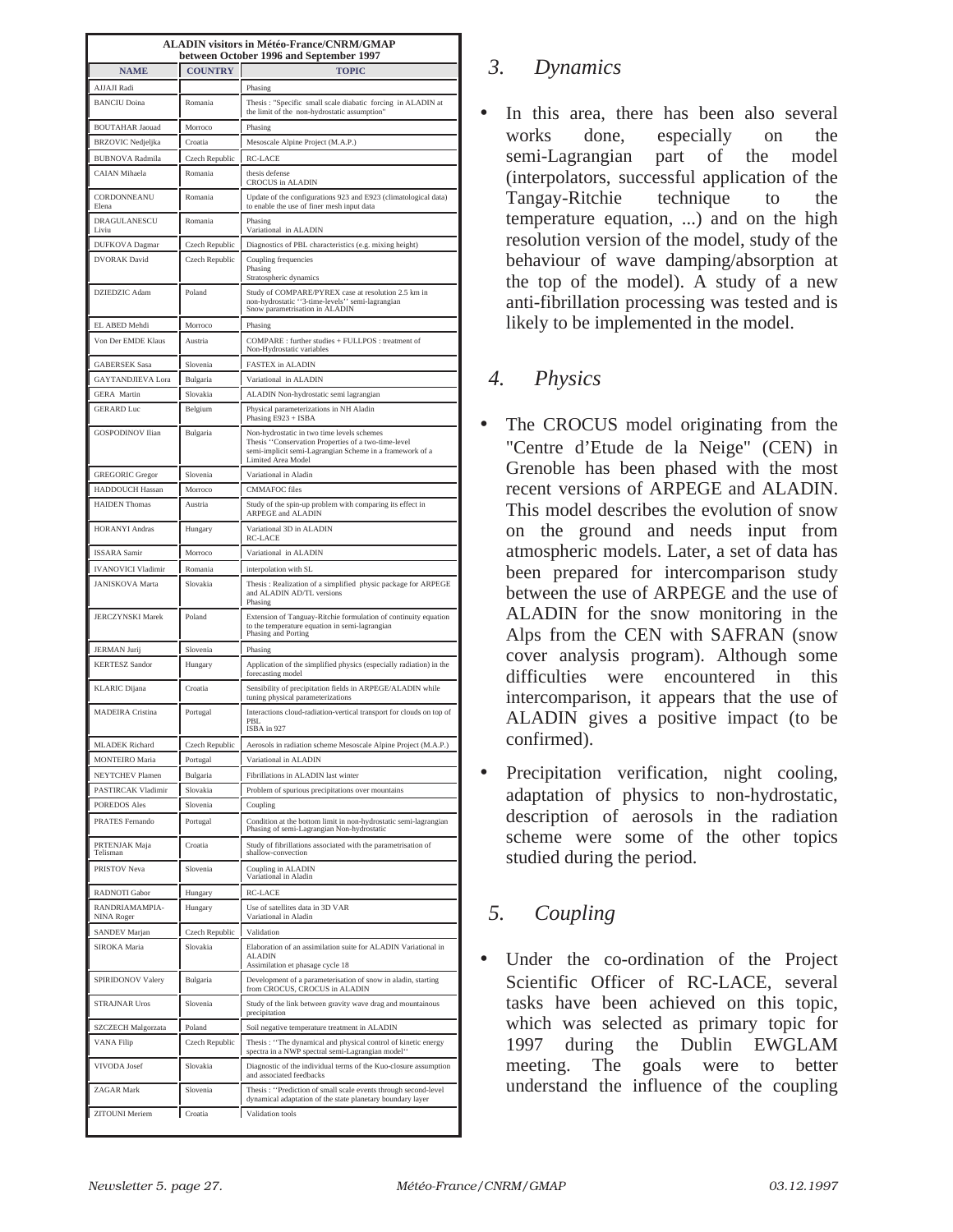frequency, the resolution gap between coupling and coupled model, the size of the domain, ...

• The last study concerned the method used to interpolate between the different ranges available for coupling. It was shown that the simple linear interpolation was optimal in term of cost and efficiency, although some more expensive techniques could bring some slight positive effects.

#### *6. ALADIN at ECMWF*

• There has been an attempt to run ALADIN at ECMWF. It was an interesting exercise with several difficulties to overcome, but it was clearly shown that the implementation of ALADIN in the ECMWF environment was far from easy. This exercise has been stopped.

### *7. HERA activities in GMAP*

The HERA project is a kind of preliminary phase to the largest Mesoscale Alpine Programme (MAP). It is especially dedicated to the study of heavy precipitation events over the Alps. After a proposal was successfully submitted to the European Communities in 1996, six different workpackages could start working in December 1996. One of them consists of comparing different precipitation forecasts computed by four different models in Europe : at the German DWD, the Swiss SMA, the Italian SMR-Emilia Romagna and Meteo-France.

This action is run under the responsibility of CNRM/GMAP in the ALADIN team. The operational suites of ALADIN-PECO and ALADIN-LACE will be used as input to this intercomparison. A final report on this action will be prepared by the end of October 1998.

For the time being two persons could contribute to the action : Nedjeljka Brzovic from Croatia in March-April-May 1997 and presently Richard Mladek from Czech Republic from September until December 1997. The next stays (three months each) for Richard Mladek are planned for Spring and Summer 1998. An intermediate report for the full HERA project will be available in GMAP by the end of December 1997.

**Annexes :**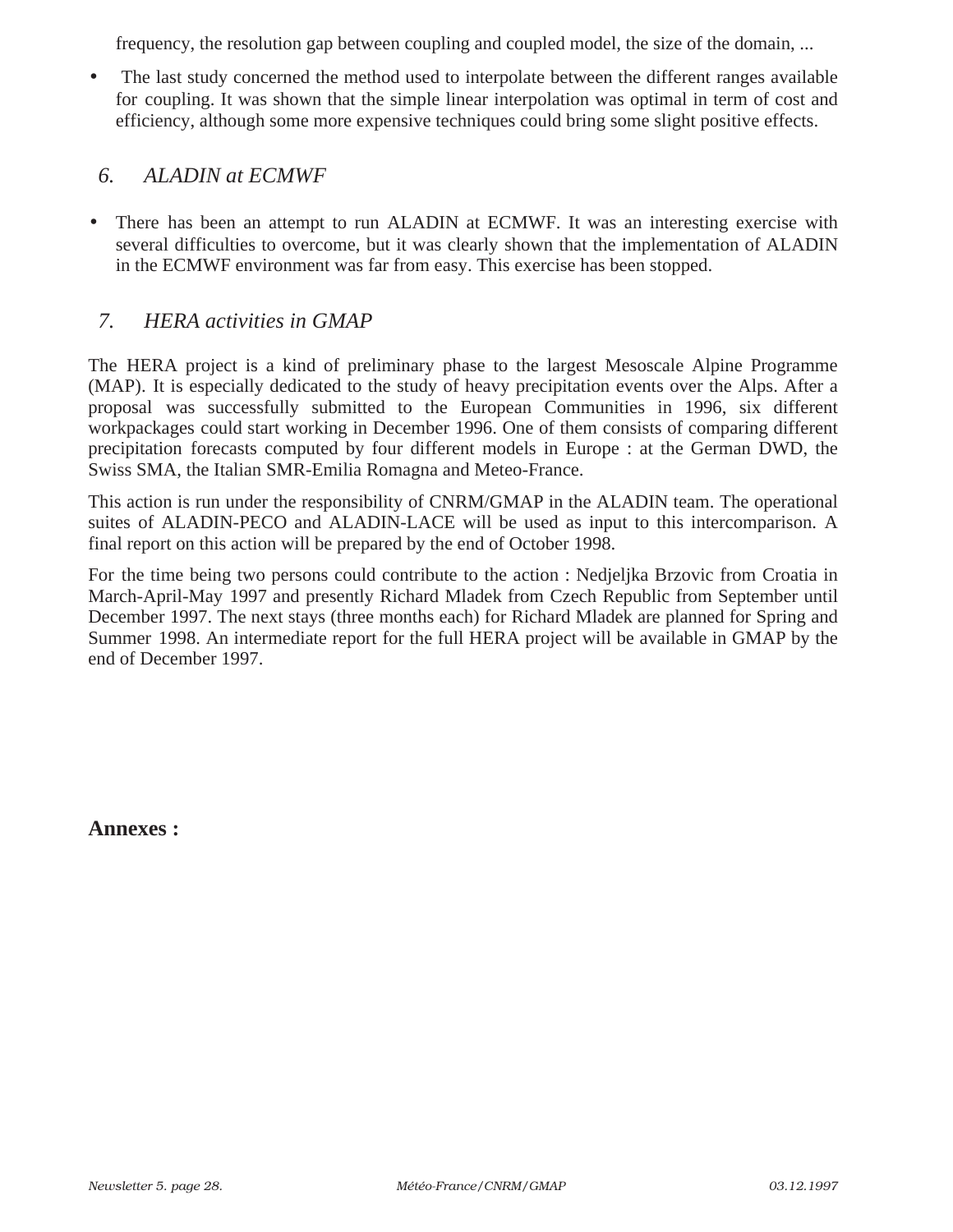

Updated on 30-SEP-97 (Toulouse) and 30-JUN-97 (Outside)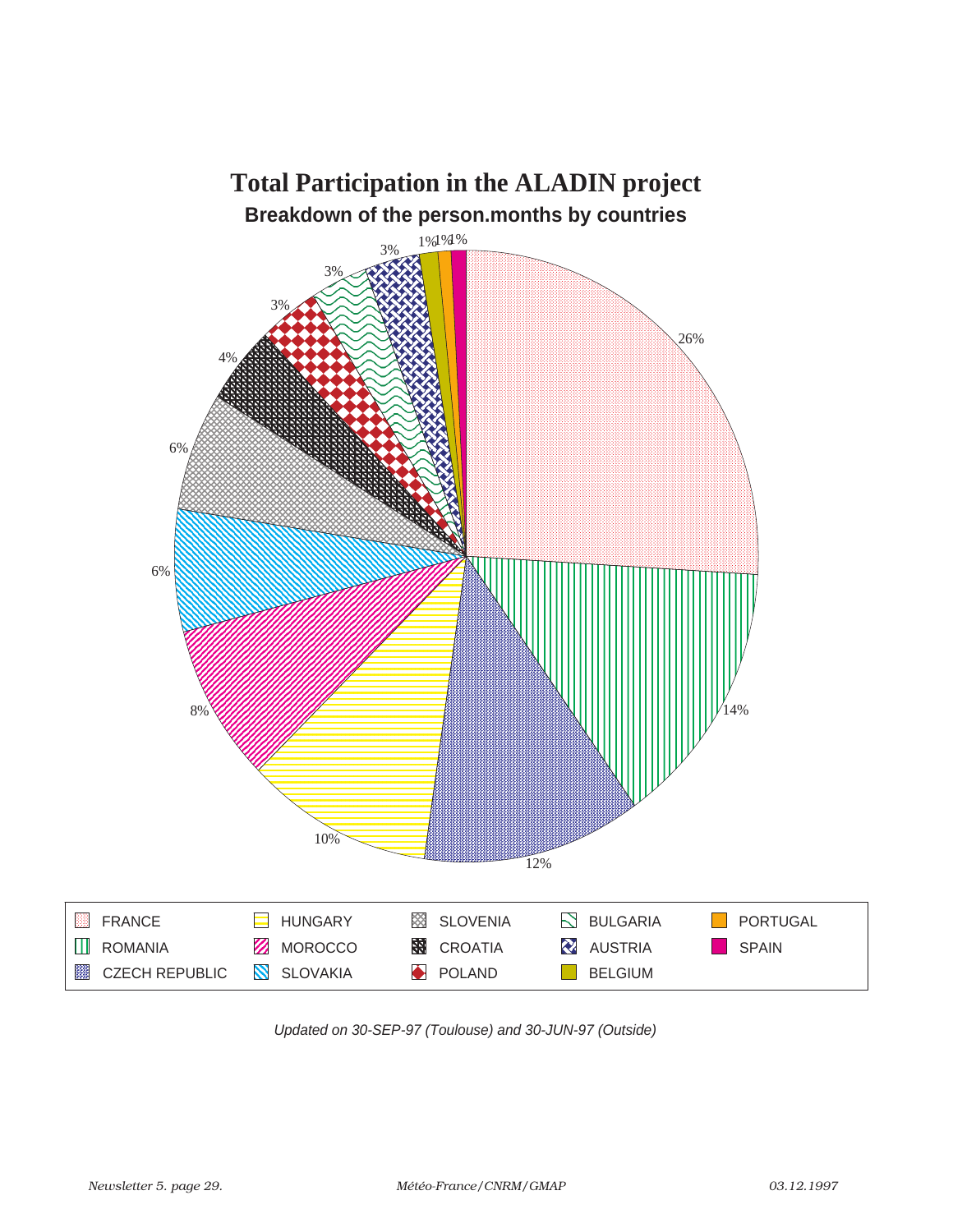

Between 30-SEP-95 and 30-JUN-97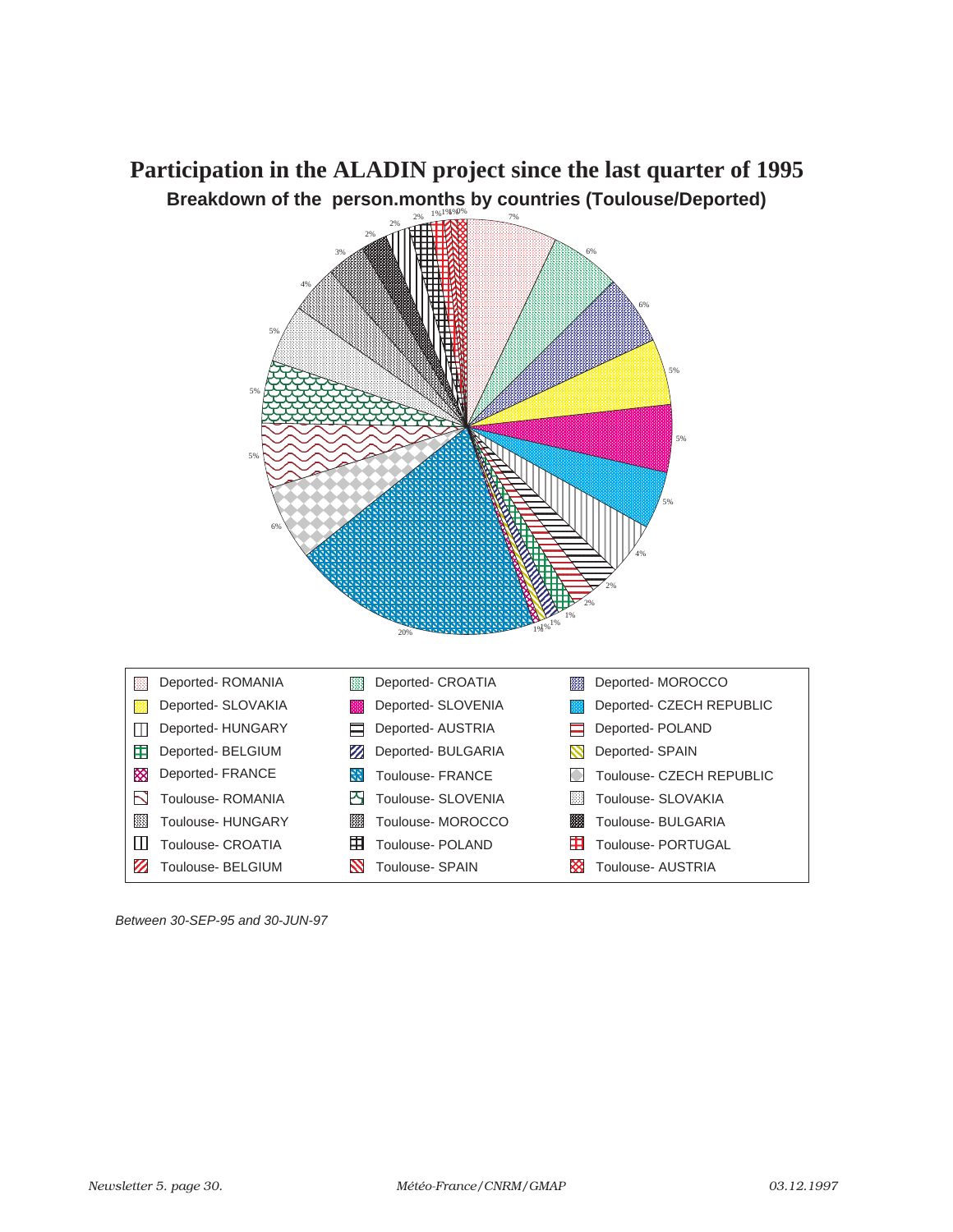**Total Participation in the ALADIN ProjectBreakdown of the person.months by countries**



Updated on 97930 (Toulouse) and 970630 (Deported)